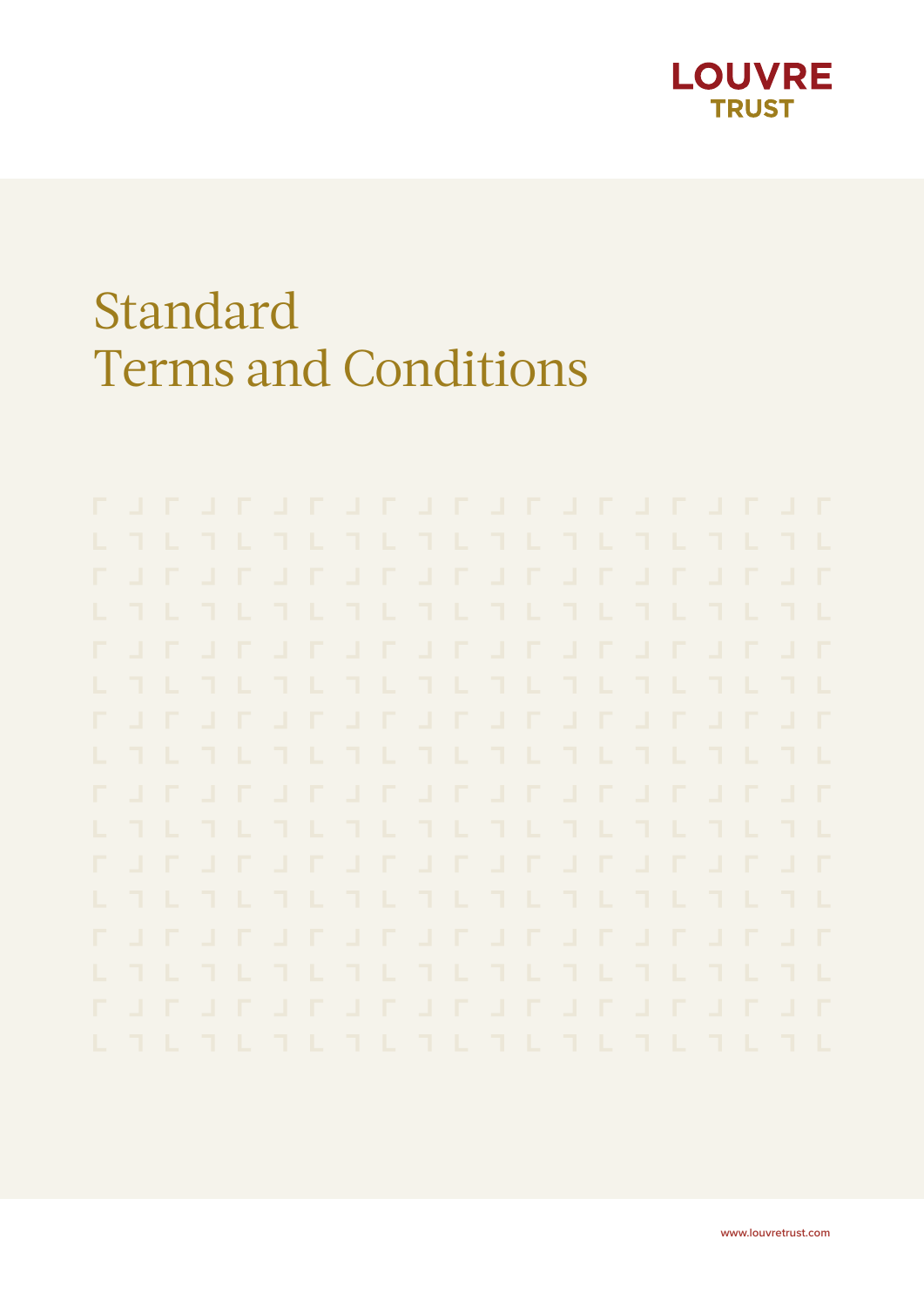#### **1. Definitions and interpretation**

1.1 In these Standard Terms and Conditions of Business the following words have the following meanings:

| <b>Associated Company</b>        | Means a company in which Louvre owns more than 20% but less than 51% of the equity<br>share capital.                                                                                                                                                                                                                                                                                                                                                                                                                                                                                                                                                                                                                                                                                              |  |  |
|----------------------------------|---------------------------------------------------------------------------------------------------------------------------------------------------------------------------------------------------------------------------------------------------------------------------------------------------------------------------------------------------------------------------------------------------------------------------------------------------------------------------------------------------------------------------------------------------------------------------------------------------------------------------------------------------------------------------------------------------------------------------------------------------------------------------------------------------|--|--|
| <b>Connected Parties</b>         | Means (as applicable) representatives, office holders, employees, beneficial<br>owners, agents, delegates, subcontractors, or, in the case of a trust, underlying<br>beneficiaries, settlors, protectors, and any other person connected to a trust as may apply<br>from time to time.                                                                                                                                                                                                                                                                                                                                                                                                                                                                                                            |  |  |
| <b>Contracting Party</b>         | Means the beneficial owner, settlor, trust instigator, principle beneficiary or any<br>other person engaging the services of Louvre.                                                                                                                                                                                                                                                                                                                                                                                                                                                                                                                                                                                                                                                              |  |  |
| <b>Corporate Services</b>        | Means the management and administration (and may mean formation or foundation) of<br>a company or foundation (being the Managed Entity) including, without limitation, the<br>provision of an adviser or protector to a foundation, the services referred to in clauses<br>3.1 to 3.4 inclusive and other activities such as the maintenance of statutory registers and<br>minute books, filing of annual returns or verification notices, liaison with registered agents<br>and company registrars on behalf of a company, making statutory filings, sending notices<br>required in connection with general meetings or shareholder resolutions together with<br>such other activities as require to be performed in connection with the administration of<br>the affairs of the Managed Entity. |  |  |
| <b>Data Protection Authority</b> | The Office of the Data Protection Commissioner in Guernsey (or such other name as may<br>be given to it from time to time) or shall bear the meaning ascribed in the Data Protection<br>Regulation.                                                                                                                                                                                                                                                                                                                                                                                                                                                                                                                                                                                               |  |  |
| <b>Data Protection Directive</b> | The European Data Protection Directive (95/46/EC) and The European Privacy and<br>Electronic Communications Directive (Directive 2002/58/EC).                                                                                                                                                                                                                                                                                                                                                                                                                                                                                                                                                                                                                                                     |  |  |
| <b>Data Protection Law</b>       | Means the (i) The Data Protection (Bailiwick of Guernsey) Law, 2001 and the Data<br>Protection Directives each until the effective date of their repeal (ii) the Data Protection<br>Regulation; and (iii) any guidance, directions, determinations, codes of practice, circulars,<br>orders, notices or demands issued by any applicable Data Protection Authority or<br>other data protection laws or regulations in any other territory in which the Services<br>are provided or received or which are otherwise applicable and, in particular, The Data<br>Protection (Bailiwick of Guernsey) Law, 2017.                                                                                                                                                                                       |  |  |
|                                  | Data Protection Regulation Means on and from 25 May 2018, the Regulation (EU) 2016/679 on the protection of<br>natural persons with regard to the processing of personal data (as defined under The Data<br>Protection (Bailiwick of Guernsey) Law, 2017) and on the free movement of such data as<br>and when it becomes applicable.                                                                                                                                                                                                                                                                                                                                                                                                                                                             |  |  |
| EEA                              | Means on and from 25 May 2018, the Regulation (EU) 2016/679 on the protection of<br>natural persons with regard to the processing of personal data (as defined under The Data<br>Protection (Bailiwick of Guernsey) Law, 2017) and on the free movement of such data as<br>and when it becomes applicable.                                                                                                                                                                                                                                                                                                                                                                                                                                                                                        |  |  |
| <b>Enactment</b>                 | Has the meaning given to it under The Data Protection (Bailiwick of Guernsey) Law, 2017.                                                                                                                                                                                                                                                                                                                                                                                                                                                                                                                                                                                                                                                                                                          |  |  |
|                                  |                                                                                                                                                                                                                                                                                                                                                                                                                                                                                                                                                                                                                                                                                                                                                                                                   |  |  |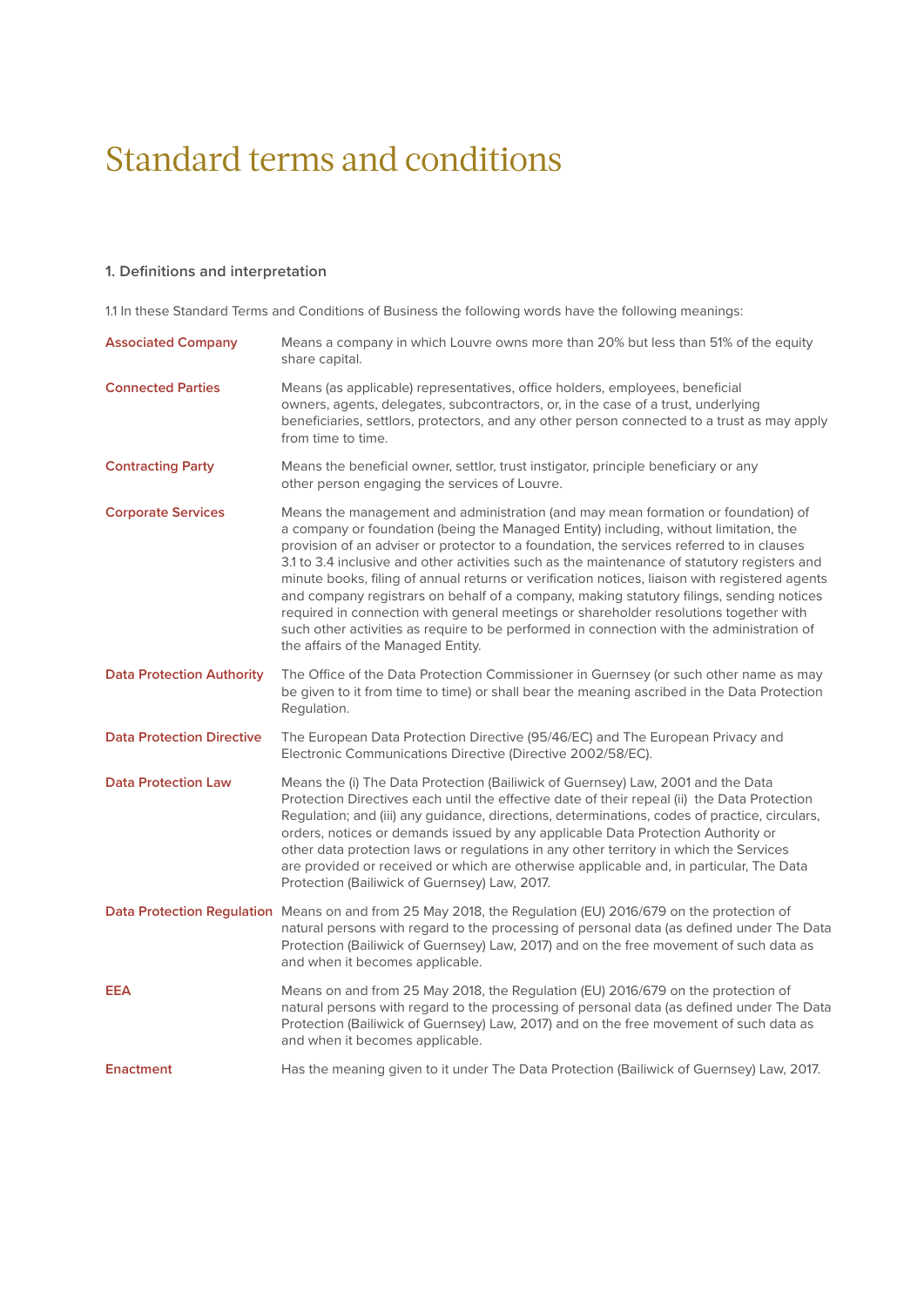**Event of Default** 

| Means: |                                                                                                                                                                                                                                                                                                            |
|--------|------------------------------------------------------------------------------------------------------------------------------------------------------------------------------------------------------------------------------------------------------------------------------------------------------------|
| (a)    | the Contracting Party fails to pay any amount due under this<br>agreement on the due date for payment and remains in default<br>not less than 30 days after being notified in writing to make such<br>payment; or                                                                                          |
| (b)    | circumstances surrounding the operation and/or ownership of<br>the Managed Entity which in the sole opinion of Louvre render<br>the continued provision of Services impracticable, unlawful or<br>undesirable, including any breach or potential breach by the<br>Managed Entity of any regulation or law. |
| (c)    | either party commits a material breach of any of the material terms of<br>this agreement and (if such a breach is remediable) fails to remedy<br>that breach within 30 days of that party being notified in writing of<br>the breach; or                                                                   |
| (d)    | either party repeatedly breaches any of the terms of this agreement<br>in such a manner as to reasonably justify the opinion that its conduct<br>is inconsistent with it having the intention or ability to give effect to<br>the terms of this agreement; or                                              |
| (e)    | the other party suspends, or threatens to suspend, payment of its<br>debts, is unable to pay its debts as they fall due, admits inability to<br>pay its debts or as having no reasonable prospect of so; or                                                                                                |
| (f)    | the other party commences negotiations with all, or any class of, its<br>creditors with a view to rescheduling any of its debts, or makes a<br>proposal for, or enters into any compromise or arrangement with, its<br>creditors; or                                                                       |
| (g)    | being a company) a petition is filed, a notice is given, a resolution is<br>passed, or an order is made, for or on connection with the winding<br>up of that other party, or (being a natural person) they are declared<br>bankrupt; or                                                                    |
| (h)    | an application is made to court, or an order is made, for the<br>appointment of an administrator, a notice of intention to appoint an<br>administrator is given, or an administrator is appointed over the other<br>party; or                                                                              |
| (i)    | a person becomes entitled to appoint a receiver over the assets<br>of the other party, or a receiver is appointed over the assets of the<br>other party; or                                                                                                                                                |
| (j)    | a creditor or encumbrance of the other party attaches or takes<br>possession of, or a distress, execution, sequestration or other such<br>process is levied or enforced on or sued against, the whole or any<br>part of its assets and such attachment or process is not discharged<br>within 14 days; or  |
| (k)    | any event occurs, or proceeding is taken, with respect to the other<br>party in any jurisdiction to which it is subject that has an effect<br>equivalent or similar to any of the events mentioned in (d) to<br>(j) (inclusive).                                                                           |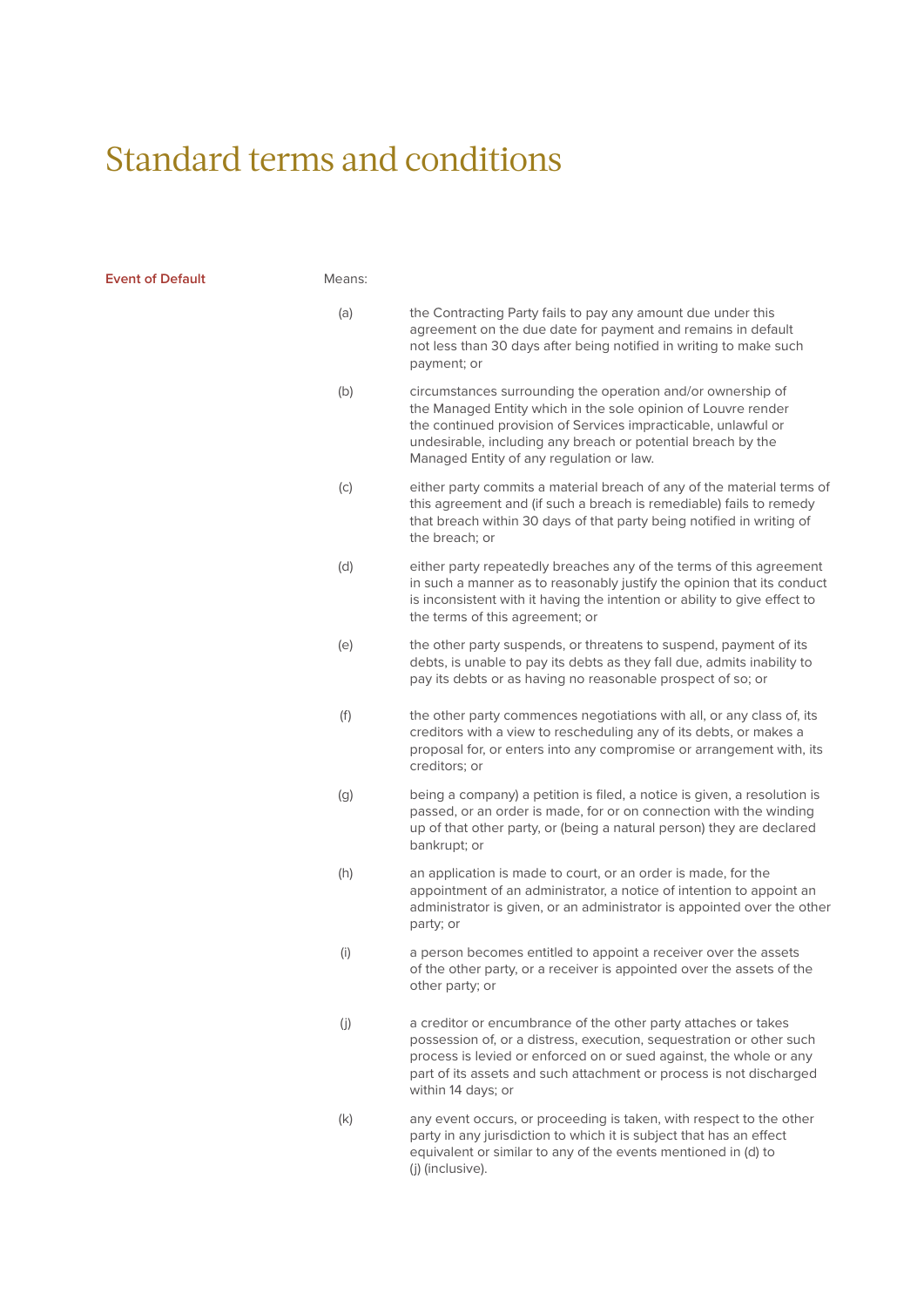| <b>Fee Schedule</b>             |                                                                                                                                                                                                                                                                   |       | Means the schedule of fees agreed between Louvre and the<br>Contracting Party.                                                                                                                                                                                                                                                |  |
|---------------------------------|-------------------------------------------------------------------------------------------------------------------------------------------------------------------------------------------------------------------------------------------------------------------|-------|-------------------------------------------------------------------------------------------------------------------------------------------------------------------------------------------------------------------------------------------------------------------------------------------------------------------------------|--|
| <b>Foundation Documentation</b> |                                                                                                                                                                                                                                                                   |       | Means the documentation of the foundation which is the Managed<br>Entity and includes the charter, regulations or articles (howsoever<br>named) and any and all documents ancillary thereto or which varied<br>such documents.                                                                                                |  |
| <b>Guernsey</b>                 |                                                                                                                                                                                                                                                                   |       | Means the Island of Guernsey.                                                                                                                                                                                                                                                                                                 |  |
| <b>Indemnified Parties</b>      |                                                                                                                                                                                                                                                                   |       | Means directors, officers, employees of Louvre and any person<br>appointed by Louvre and the personal representatives of such<br>directors, other officers, employees and person appointed.                                                                                                                                   |  |
| <b>Insolvency Event</b>         |                                                                                                                                                                                                                                                                   |       | Means, in respect of the Managed Entity, the occurrence of any of<br>the following events:                                                                                                                                                                                                                                    |  |
|                                 | (a)                                                                                                                                                                                                                                                               |       | that the Managed Entity is unable or admits inability to pay its debts<br>as they fall due, suspends making payments on any of its debts or,<br>by reason of actual or anticipated financial difficulties, commences<br>negotiations with one or more of its creditors with a view to<br>rescheduling any of its indebtedness |  |
|                                 | (b)                                                                                                                                                                                                                                                               |       | any corporate action, legal proceedings or other procedure or step is<br>taken in relation to or with a view to:                                                                                                                                                                                                              |  |
|                                 |                                                                                                                                                                                                                                                                   | (i)   | the suspension of payments, a moratorium of any<br>indebtedness, winding-up, dissolution, administration,<br>bankruptcy or reorganisation (by way of voluntary arrangement,<br>scheme of arrangement or otherwise) of that person                                                                                             |  |
|                                 |                                                                                                                                                                                                                                                                   | (i)   | a composition, assignment or arrangement with any creditor<br>of that Managed Entity                                                                                                                                                                                                                                          |  |
|                                 |                                                                                                                                                                                                                                                                   | (iii) | the appointment of a liquidator, receiver, administrator,<br>administrative receiver, trustee in bankruptcy, compulsory<br>manager or other similar officer in respect of that Managed<br>Entity or any of its assets or                                                                                                      |  |
|                                 |                                                                                                                                                                                                                                                                   | (iv)  | enforcement of any Security over any assets of that Managed<br>Entity                                                                                                                                                                                                                                                         |  |
|                                 |                                                                                                                                                                                                                                                                   |       | or any analogous procedure or step is taken in any jurisdiction.                                                                                                                                                                                                                                                              |  |
| <b>Key Contact</b>              | Means the Louvre Officer or employee having charge of supervising the provision of the<br>Services under these Standard Terms, the name of such person having been provided to<br>the Contracting Party.                                                          |       |                                                                                                                                                                                                                                                                                                                               |  |
| Law                             | Means any laws and or regulations and any codes issued in connection therewith,<br>in force in any of the jurisdictions in which Louvre Operating Companies are established<br>and acting in their capacity as providers of Corporate Services or Trust Services. |       |                                                                                                                                                                                                                                                                                                                               |  |
| <b>Liabilities</b>              | Means all liabilities, actions, proceedings, claims, demands, taxes and duties and all<br>associated interest, penalties and costs and all other expenses whatever.                                                                                               |       |                                                                                                                                                                                                                                                                                                                               |  |
| <b>LIBOR</b>                    | Means the London Inter-Bank Offered Rate for sterling overnight funds on the day in<br>question and the corresponding rate for funds in any other currency.                                                                                                       |       |                                                                                                                                                                                                                                                                                                                               |  |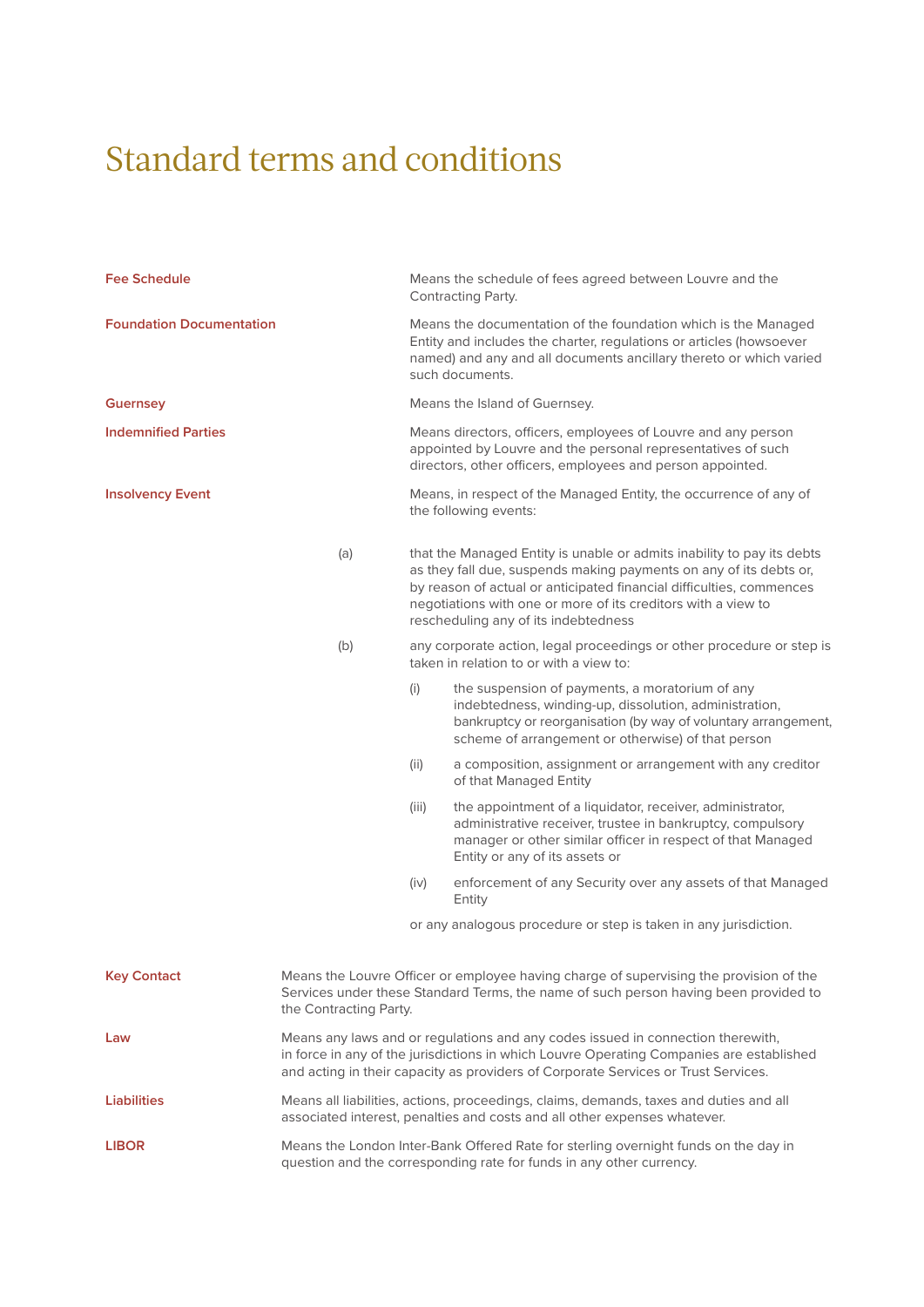| Louvre                                            | Means Louvre Trust (Guernsey) Limited and any intermediate or ultimate subsidiary or<br>holding company or Associated Company of Louvre Trust (Guernsey) Limited from time to<br>time.                                                                                                                                                                                                                                                |  |  |
|---------------------------------------------------|---------------------------------------------------------------------------------------------------------------------------------------------------------------------------------------------------------------------------------------------------------------------------------------------------------------------------------------------------------------------------------------------------------------------------------------|--|--|
| <b>Louvre Group</b><br><b>Operating Companies</b> | Means such members of Louvre as are established and licensed as required by the<br>relevant jurisdiction in which they operate, to provide Corporate Services and or Trust<br>Services.                                                                                                                                                                                                                                               |  |  |
| <b>Managed Entity</b>                             | Means the company, foundation, trust or pension arrangement to which the Services are<br>provided by Louvre pursuant to these Standard Terms.                                                                                                                                                                                                                                                                                         |  |  |
| <b>Officers</b>                                   | Includes directors and company secretaries.                                                                                                                                                                                                                                                                                                                                                                                           |  |  |
| <b>Parties</b>                                    | Means the Contracting Party and Louvre.                                                                                                                                                                                                                                                                                                                                                                                               |  |  |
| <b>Privacy Notice</b>                             | The notice in the form provided by Louvre to the Contracting Party from time to time<br>for the purposes of complying with applicable Data Protection Law (a copy of which is<br>available at www.louvretrust.com or upon request via post to the Data Protection Manager,<br>St Peters House, Le Bordage, St Peter Port, Guernsey, GY11BR. or if no such form has<br>been provided, in such form as would otherwise be so compliant. |  |  |
| <b>Registered Office Address</b>                  | Means the registered office of a company or foundation as required by applicable Law.                                                                                                                                                                                                                                                                                                                                                 |  |  |
| <b>Reportable Breach</b>                          | Any unauthorised or unlawful processing, disclosure of, or access to, personal data<br>and/or any accidental or unlawful destruction of, loss of, alteration to, or corruption to<br>personal data.                                                                                                                                                                                                                                   |  |  |
| <b>Services</b>                                   | Means the Corporate Services and the Trust Services.                                                                                                                                                                                                                                                                                                                                                                                  |  |  |
| <b>Standard Terms</b>                             | Means these standard terms and conditions of business as amended or modified from<br>time to time.                                                                                                                                                                                                                                                                                                                                    |  |  |
| <b>Trust Documentation</b>                        | Means the documentation of the trust which is the Managed Entity and includes the<br>settlement instrument or declaration of trust and any and all documents ancillary to the<br>trust or which amend the terms of the trust.                                                                                                                                                                                                         |  |  |
| <b>Trust Services</b>                             | Means acting as sole or co-trustee or protector or co-protector of a trust or pension<br>arrangement and providing such ancillary services to the management of the affairs and<br>assets of the trust as Louvre, in such capacity as trustee or protector, considers necessary.                                                                                                                                                      |  |  |

- 1.2 In these Standard Terms expressions denoting one gender shall include all other genders, the singular shall include the plural and vice versa and references to persons shall include corporate persons.
- 1.3 References to the council of a foundation and council members thereof include all other terminology for such council.
- 1.4 References to any Law include references to that Law as subsequently modified or amended from time to time.
- 1.5 Any reference to Louvre Trust (Guernsey) Limited or Louvre implies, where appropriate, a reference to any relevant successors or assigns.
- 1.6 References to clauses are references to the clauses in these Standard Terms, as numbered. The headings of the clauses are for ease of reference only.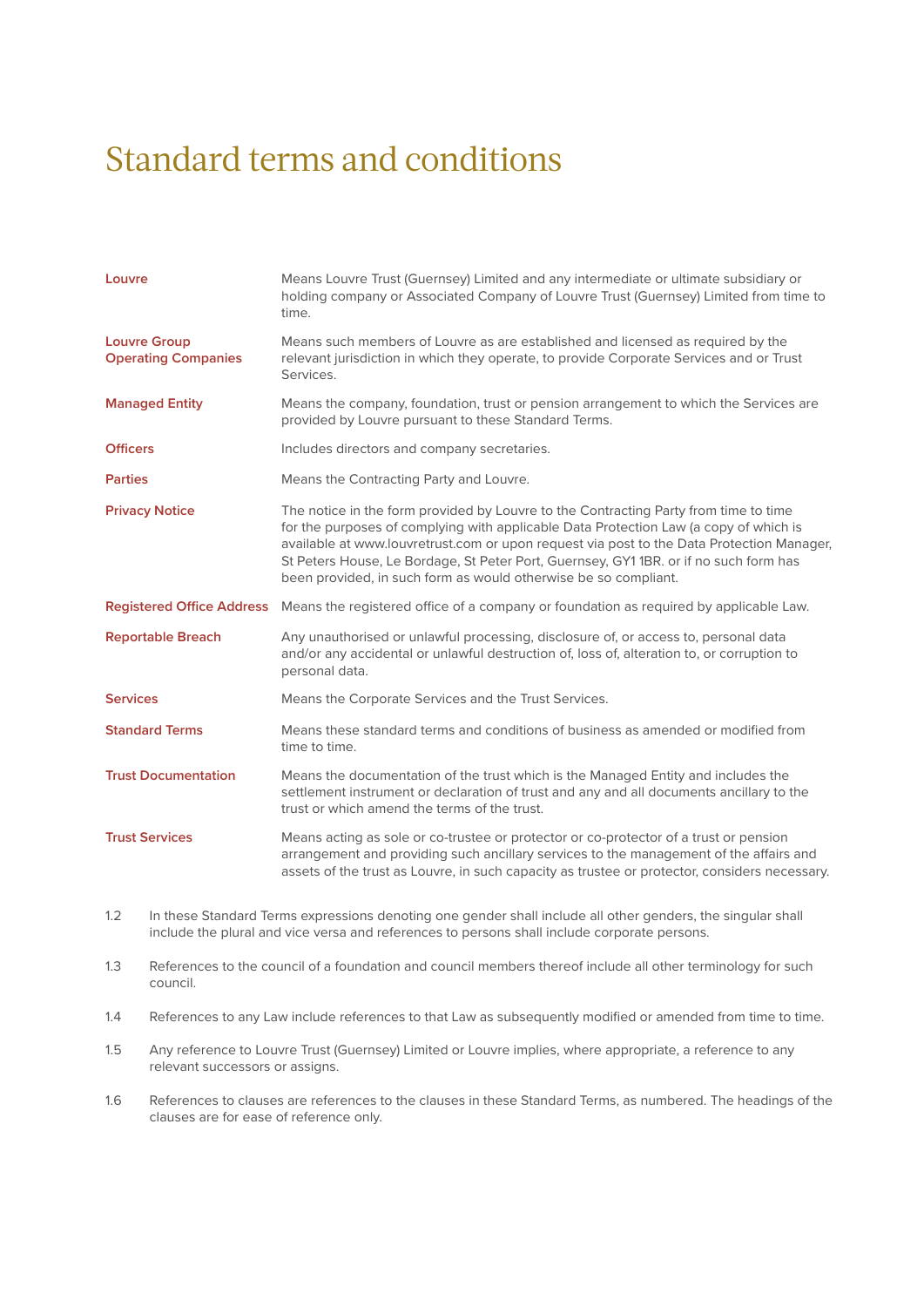#### **2. Provisions of service**

- 2.1 Louvre's provision of the Services is conditional upon Louvre receiving:
- (a) sufficient funds from the Contracting Party or the Managed Entity to enable Louvre to provide the Services and to be remunerated for the provision of the Services as contemplated in these Standard Terms; and
- (b) such satisfactory professional, bank or other references, proof of Contracting Party identification and address, and evidence of the source of the funds or such other information as Louvre shall reasonably require to comply with the Law.
- 2.2 Louvre is in the business of providing support and services identical or similar to the Services to other Managed Entities. Louvre shall be at liberty to provide support and services of an identical or similar nature to the Services and any other services to any other person, firm, company or other body without being under any obligation to account for any profit arising thereby or to advise the Contracting Party that Louvre is providing such services.
- 2.3 Louvre may in its discretion accept either directly or indirectly (from the Contracting Party or any person nominated in writing by the Contracting Party) advice, recommendations and requests for action that it believes to be genuine, whether received orally or in written form (including electronically or by facsimile). Such advice, recommendations and requests for action shall be given to the Key Contact. If any such advice, recommendations or requests for action are given otherwise than in writing then as soon as is reasonably possible such communication shall be sent to the Key Contact in written form.
- 2.4 Where the Contracting Party is constituted by two or more persons then Louvre may accept instructions from any of the persons unless agreed otherwise in writing between the Parties.

#### **3. Details of services**

- 3.1 Where the Services include the provision of a director to a company or a council member to a foundation, Louvre shall arrange the day-to-day administration of the affairs of that company or foundation, and shall be granted control over all the assets of that company or foundation. In the absence of any specific agreement with the Contracting Party or that company or foundation, Louvre will maintain such books of account and arrange for the preparation of such financial statements in connection with the affairs of that company or foundation as required by applicable Law. Louvre shall ensure compliance by that company or foundation with its constitutional documents.
- 3.2 Where the Services include the provision of a company secretary to a company, Louvre shall conduct day-today administration on behalf of that company in accordance with the overall instructions of its directors;
- (a) maintain the corporate records and the statutory administration of that company appropriately according to applicable Law in order to keep that company in good legal standing at the appropriate company registry (provided Louvre has been provided at all times with cleared funds to enable all necessary statutory fees and taxes to be paid in a timely manner and receives the necessary co-operation of the directors of that company (if not provided by Louvre),
- (b) keep and control the use of the seal of that company where applicable.
- 3.3 Where the Services include the provision of a registered office to a company or foundation, Louvre shall provide an address to be used as registered office of that company or foundation and submit for filing with the appropriate Registrar (if any) such filings as are required by Law and shall discharge any annual licence and agents' fees and other fees and taxes applicable to keep the company in good legal standing in the applicable jurisdiction in accordance with the Contracting Party's instructions (provided such instructions are not superseded by the directors or officers of that company), provided that Louvre has been provided with cleared funds to pay such fees and taxes.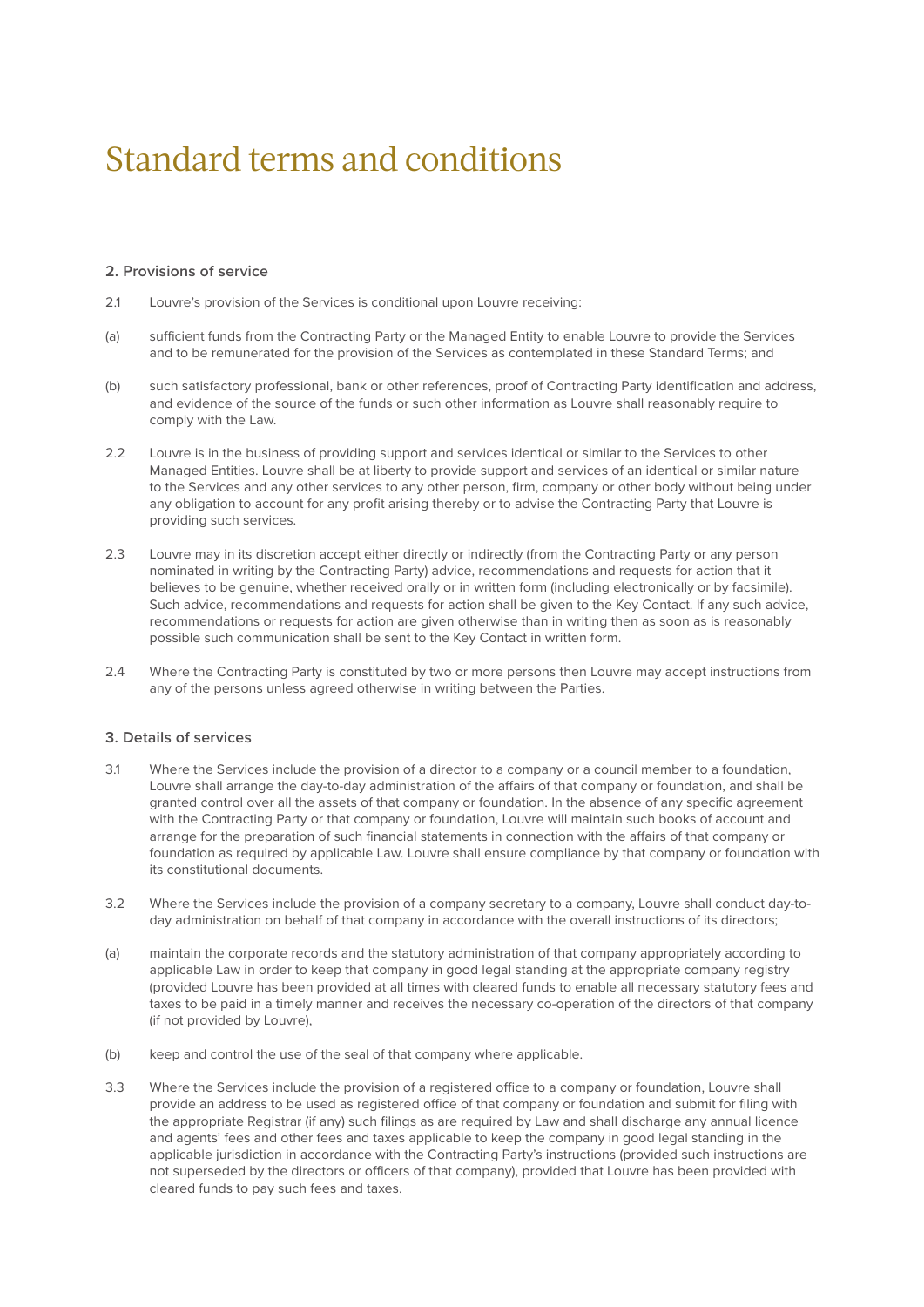- 3.4 Where the Services include the provision of nominee shareholders facilities:
- (a) Louvre shall provide such nominees as shall be agreed in writing between the Parties to act as registered shareholders of a company; and
- (b) the Contracting Party shall provide Louvre with such reasonable indemnities in respect of the nominees as Louvre requires from time to time.
- (c) such nominees shall vote at general meetings of that company as instructed by the beneficial owner from time to time or, in the absence of specific instruction from the Contracting Party, as seen fit by Louvre solely for the purpose of complying with applicable Law and keeping as far as possible that company in good standing.
- 3.5 Where the Services include the provision of trustee, Louvre shall provide trusteeship and administration of the trust assets and affairs of the trust in accordance with the trust instrument.
- 3.6 Louvre shall be entitled, in the discharge of the Services, subject to any provisions of the Laws and/ or regulations, to delegate any aspect or all aspects of the Services to any other person in such manner as Louvre sees fit. The Services may, without limitation, be performed by any company forming part of Louvre and any officer or employee thereof. In the event that Louvre delegates any Services it will remain responsible for the provision of the relevant Services under these Standard Terms.
- 3.7 The Contracting Party shall ensure that Louvre is always provided with:
- (a) current contact details for every director and other officer of any company;
- (b) current contact details for every council member, adviser and protector of any foundation;
- (c) current contact details for every trustee, protector, settler and beneficiary of any trust; and
- (d) a true, fair and accurate view of the activities of the Managed Entity;
- 3.8 Louvre may engage the services of lawyers, accountants, other professional advisers or agents of any kind at the expense of the relevant Managed Entity if and to the extent to which these are deemed appropriate or required by Louvre.
- 3.9 "Short form accounting" comprises an abbreviated statement of assets and capital and income accounts (for trusts) or an abbreviated balance sheet, profit and loss account and statement of reserves (for companies) prepared from accounting records which may rely on summaries of transactions recorded in detail by duly appointed custodians including, without limitation, investment portfolio managers. It is acknowledged that Louvre may use short form accounting in respect of the Managed Entity (including foundations) and that short form accounts may not give sufficient detail to enable a full appreciation of all financial transactions occurring in the reporting period.
- 3.10 Except where Louvre has provided the board of directors of a company or the council of a foundation which is the Managed Entity or procured members of its staff to take board/council positions, Louvre shall not be bound or required to interfere in the management or conduct of the business of any such company or foundation. In addition, so long as Louvre has no actual notice of any act of dishonesty or misappropriation of monies or property on the part of the directors of that company, Louvre may leave the conduct of its business (including the payment or non-payment of dividends or distributions) wholly to the directors.
- 3.11 Louvre need not diversify the investment of any trust assets or foundation assets, nor shall Louvre be liable for the consequences of investing, or keeping trust or foundation assets invested, in the shares or obligations of a single business, company, firm or entity, or in one asset or one type of asset.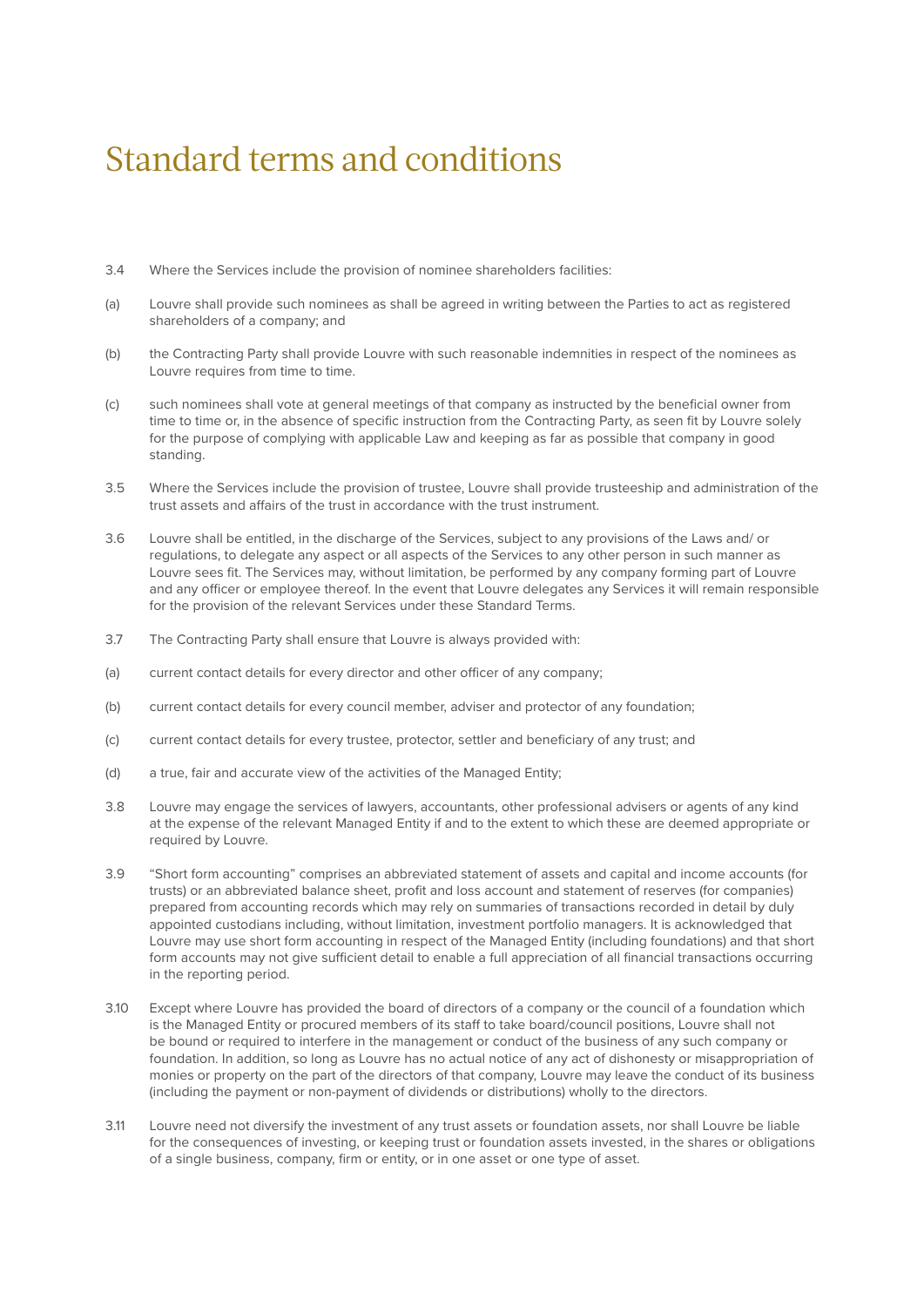3.12 Louvre is subject to statutory due diligence obligations and the Contracting Party therefore undertakes to make all documents available to Louvre at any time that pertain to the Contracting Party's or the Managed Entity's business or where the Managed Entity is a trust or foundation, the assets (and activities in relation to such assets) of that trust or foundation. This applies in particular for documents that Louvre requires in order to fulfil its obligations under the applicable Law. This clause shall also apply to all other entities owned or controlled (whether partly or wholly, directly or indirectly) by such Contracting Party or Managed Entity.

#### **4. Data Protection**

- 4.1 All personal data supplied to Louvre will be processed by Louvre in accordance with applicable Data Protection Law, the provisions set out under these Standard Terms, Louvre's Privacy Notice and any other applicable service agreement. For further information on how your information is used, how we maintain the security of your information and your rights to access information we hold on you, please refer to our Privacy Notice
- 4.2 Where the Contracting Party is a natural person, he/she confirms that he/she has read and understood the terms of the Privacy Notice.
- 4.3 Where the Contracting Party is acting on behalf of underlying data subjects (data subjects as defined under The Data Protection (Bailiwick of Guernsey) Law, 2017), including the Managed Entity), he/she/it represents and warrants that he/she/it:
- (a) has complied with and will continue to comply with the provisions of the applicable Data Protection Law in relation to any personal data that it provides to Louvre;
- (b) has authority to provide the personal data to Louvre for the Purposes set out in clause 4.5(c) below;
- (c) will not transfer any personal data to Louvre without having first ensured that it has all necessary rights to provide the personal data to Louvre for the purposes of performing the Services pursuant to Louvre's Standard Terms [and any other applicable service agreement]. For the purposes of this clause 4, "all necessary rights" shall include obtaining all and any necessary consents in order to enable the lawful processing of the personal data, and for ensuring that a record of such consents is maintained. Should such consent be revoked by the data subject, the Contracting Party is responsible for communicating the fact of such revocation to Louvre; and
- (d) has brought the Privacy Notice to the attention of any underlying data subjects on whose behalf or account the Contracting Party may act or whose personal data will be disclosed to Louvre by virtue of the Services.
- 4.4 Louvre and the Contracting Party shall each:
- (a) be responsible for and control any personal data which it processes in relation to or arising out of Louvre's Standard Terms [and any other applicable service agreement];
- (b) take appropriate technical and organisational measure against unauthorised or unlawful processing of personal data and against accidental loss or destruction of, or damage to the personal data;
- (c) mutually assist the other with their respective responsibilities under the applicable Data Protection Law, especially with regard to the exercising of data subjects' rights, the provision of notices to data subjects in accordance with clause 4.3(d) (which also includes giving notice that, on termination of the parties' business relationship, personal data relating to such data subjects may be retained or disclosed in accordance with Louvre's Standard Terms.
- 4.5 Where Louvre receives personal data, the Contracting Party shall ensure that there is no prohibition or restriction which would prevent or restrict:
- (a) the Contracting Party and its Connected Parties or the Managed Entity from disclosing or transferring the personal data to Louvre; or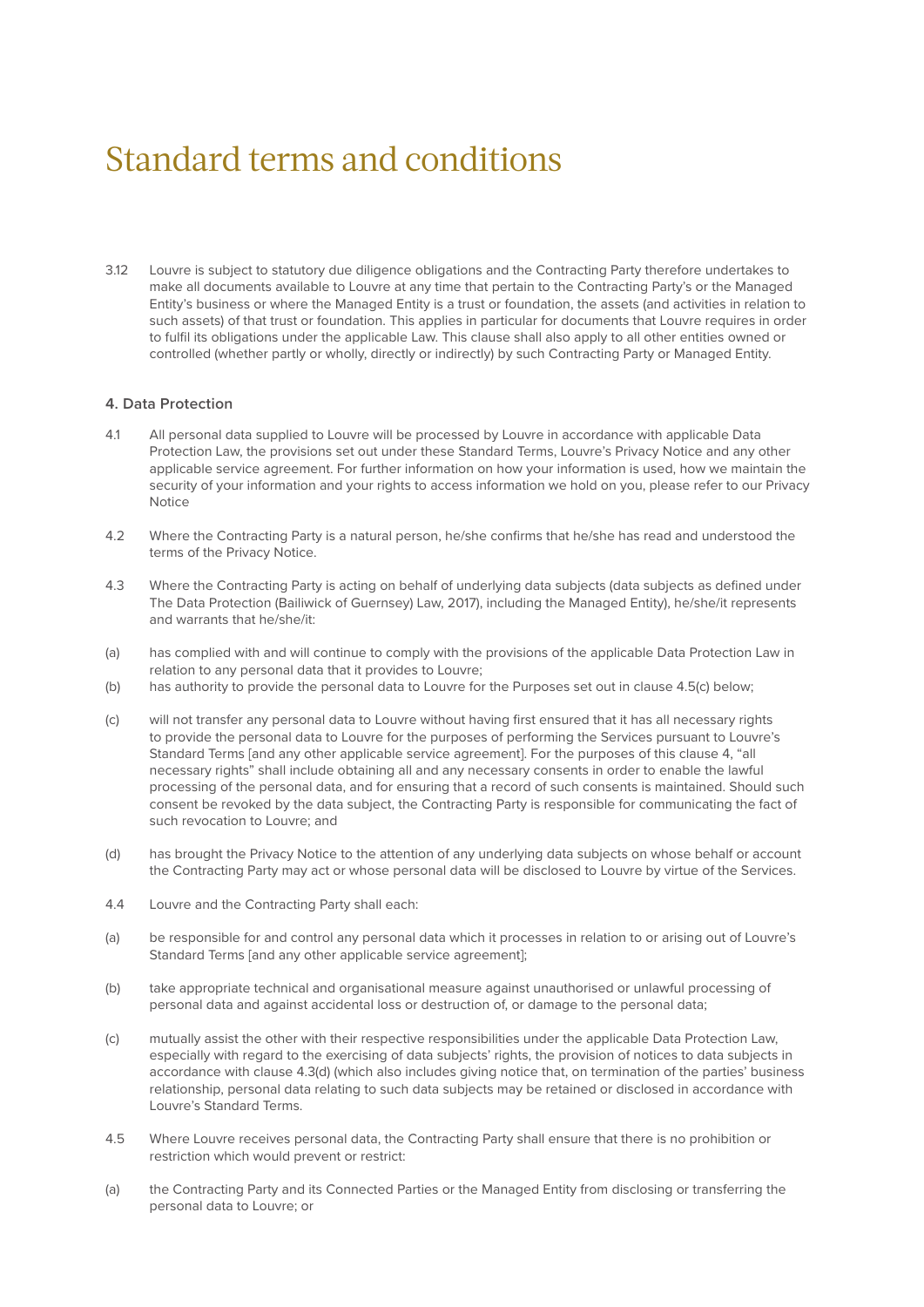- (b) Louvre from disclosing or transferring personal data to its Associated Companies and each of its employees, agents, delegates and subcontractors in order to provide the Services or services ancillary thereto; or
- (c) Louvre, the Associated Companies and each of Louvre's employees, agents, delegates and subcontractors from processing the personal data for the following purposes (together the "**Purposes**"):
	- a. providing the Services and the services ancillary thereto, including for:
		- i. maintaining and using relevant IT systems:
		- ii. conducting quality and risk management reviews;
		- iii. updating the Contracting Party's or Managed Entity's records (fee billing) as part of the provision of the Services;
	- b. providing the Contracting Party or Managed Entity with information about Louvre and Louvre's range of services for marketing purposes, where permitted to do so;
	- c. complying with any requirement of law, regulation or of a professional body of which Louvre is a member;
	- d. subject to clause 8, detecting and preventing financial crime such as fraud, money laundering, terrorist financing, bribery, corruption, tax evasion or facilitation of tax evasion and to prevent the provision of financial and other services to persons who may be subject to economic or trade sanctions, on an ongoing basis in accordance with Louvre's anti-money laundering checks and procedures ("Regulatory Assessments");
	- e. transferring personal data to competent authorities, courts and bodies in order to provide the Services, comply with law or comply with requests from such regulatory bodies;
	- f. reporting tax-related information to tax authorities in order to comply with a legal obligation;
	- g. monitoring and recording calls from time to time and electronic communications for quality, business analysis, training, investigation and fraud prevention purposes, for crime detection, prevention, investigation and prosecution, and to enforce or defend Louvre's rights either ourselves or through third parties with whom Louvre delegates such responsibilities or rights;
	- h. retaining personal data (including personal data processed in order to conduct Regulatory Assessments) for as long as required to perform the Services, provide future services entered into by Louvre, or as required by law.
- 4.6 Without prejudice to the generality of clause 4.1, where Louvre processes personal data as a processor on the behalf of the Contracting Party or Managed Entity, Louvre shall
- (a) only process the personal data as necessary to perform its obligations under these Standard Terms [and any other applicable service agreement] or as required by laws applicable to it, save that where Louvre is required by applicable laws to process personal data contrary to Louvre's Standard Terms [and any other applicable service agreement], it shall]:
	- a. inform the Contracting Party of that requirement before performing the processing required by the applicable laws (unless prohibited by Enactment); and
	- b. immediately inform the Contracting Party if, in Louvre's opinion, an instruction given by the Contracting Party to Louvre breaches the Data Protection Law or any other Enactment applicable to it;
- (b) comply with reasonable written instructions notified to it in advance by the Contracting Party with respect to the processing of the personal data;
- (c) maintain reasonable technical and organisational measures in order to:
	- a. ensure the security of processing of the personal data; and
	- b. provide reasonable assistance to the Contracting Party or Managed Entity to fulfil its obligation to respond to requests for exercising of data subject rights (including access requests) set out in Part III of the Data Protection Law (Data Subject Rights);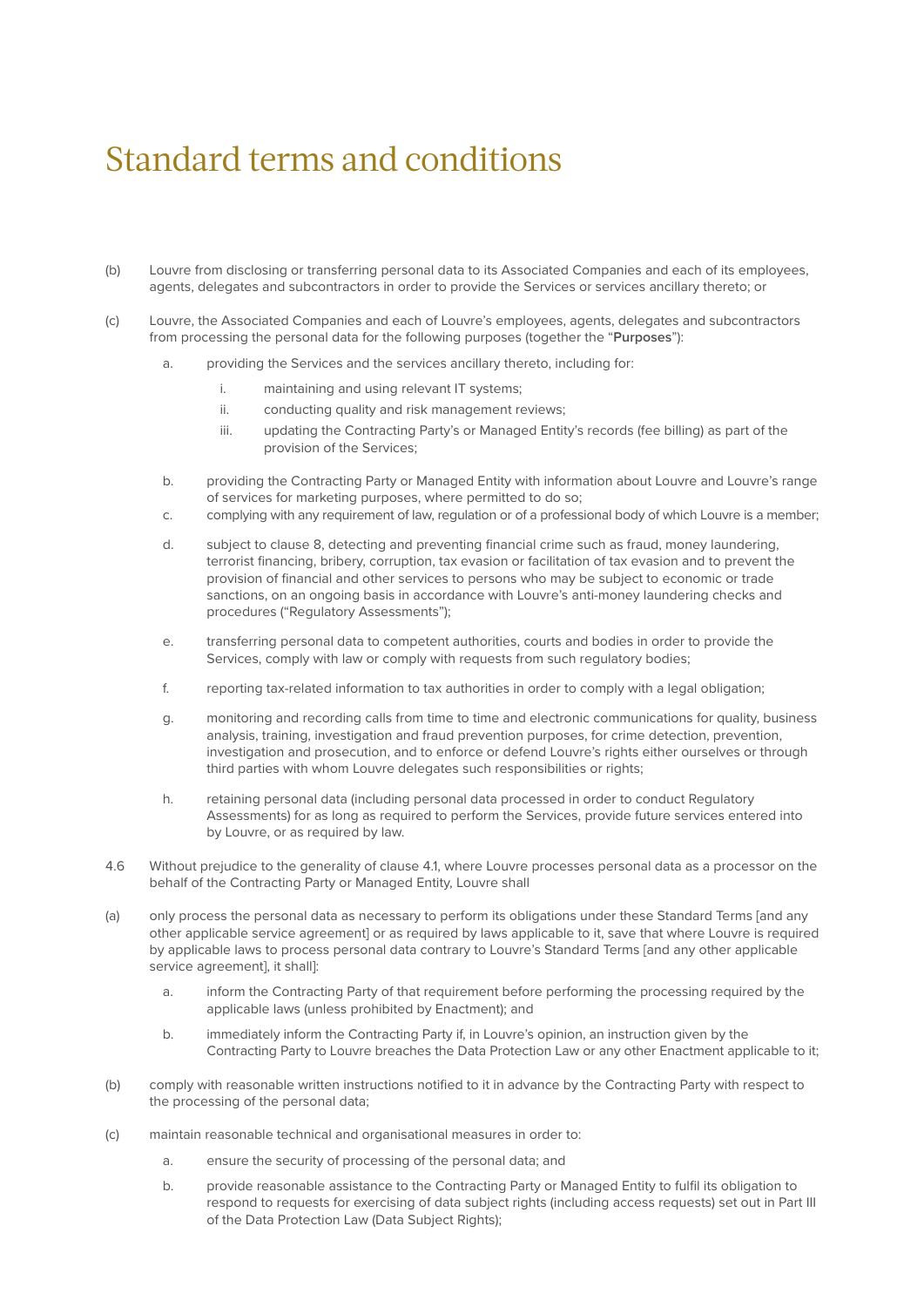- (d) ensure that all of its staff who have access to and/or process personal data have committed themselves to appropriate obligations of confidentiality; and
- (e) subject to clause 4.8 below, not transfer any personal data outside of the EEA, save such transfers are permitted where there is a mechanism for data subjects to enforce their rights and obtain effective legal remedies and the data exporter can demonstrate that it has relied on one or more safeguards, for example, in particular, where such a transfer is required to deliver the Services or otherwise with the prior written consent of the Contracting Party;
- (f) assist the Contracting Party or Managed Entity, at the Contracting Party's cost, in responding to any request from a data subject and in ensuring compliance with its obligations under applicable Data Protection Law with respect to security, breach notifications, impact assessments and consultations with supervisory authorities or regulators:
- (g) notify the Contracting Party without undue delay on becoming aware of a Reportable Breach;
- (h) on termination or expiry of the Services or otherwise at the written direction of the Contracting Party, securely delete or return personal data and copies thereof to the Contracting Party or Managed Entity (in a mutually agreed format and by a mutually agreed method) on termination of these Standard Terms (and any applicable service agreement) save as required by applicable law;
- (i) maintain complete and accurate records and information to demonstrate its compliance with this clause 4.6; and
- (j) enter into a legally binding agreement in writing with the controller in compliance with section 34(3) of The Data Protection Law (as may be amended from time to time).
- 4.7 Notwithstanding any other provisions of these Standard Terms to the contrary, Louvre is authorised to engage other processors to process the personal data and confirms that it has entered or (as the case may be) will enter with the third party processor into a written agreement incorporating terms which are substantially similar to those set out in clause 4.6.
- 4.8 The Contracting Party acknowledges that Louvre may need to transfer personal data outside of the Bailiwick of Guernsey and the EEA as more fully set out in the Privacy Notice, where this is necessary to perform the Services in accordance with Louvre's Standard Terms [and any other applicable services agreement] or to provide information to an affiliate or authorised third party in relation to the provision of the Services or services ancillary thereto.
- 4.9 The Contracting Party acknowledges that Louvre shall be entitled to disclose to any authorised third parties, such as banking and other institutions with which Louvre wishes to conduct or conducts a business relationship, any personal data that is required to be provided in order to further that relationship, comply with contractual obligations in respect of these Standard Terms and/or to comply with anti-money laundering and other regulatory requirements, whether or not they are mandatory. This includes information in relation to the Contracting Party or Managed Entity, as well as parties connected to the Contracting Party, the entity or any underlying customers.
- 4.10 Notwithstanding any other provisions contained in these Standard Terms, the Contracting Party shall, immediately on demand, fully indemnify Louvre and the Indemnified Parties and keep Louvre and the Indemnified Parties fully and effectively indemnified against all costs, claims, demands, expenses (including legal costs and disbursements on a full indemnity basis), losses (including indirect losses and loss of profits, business and reputation), actions, proceedings and liabilities of whatsoever nature arising from or incurred by us or the indemnities in connection with any failure by the Contracting Party to comply with the provisions of this clause 4.10 and/or applicable Data Protection Law in respect of the processing of the personal data.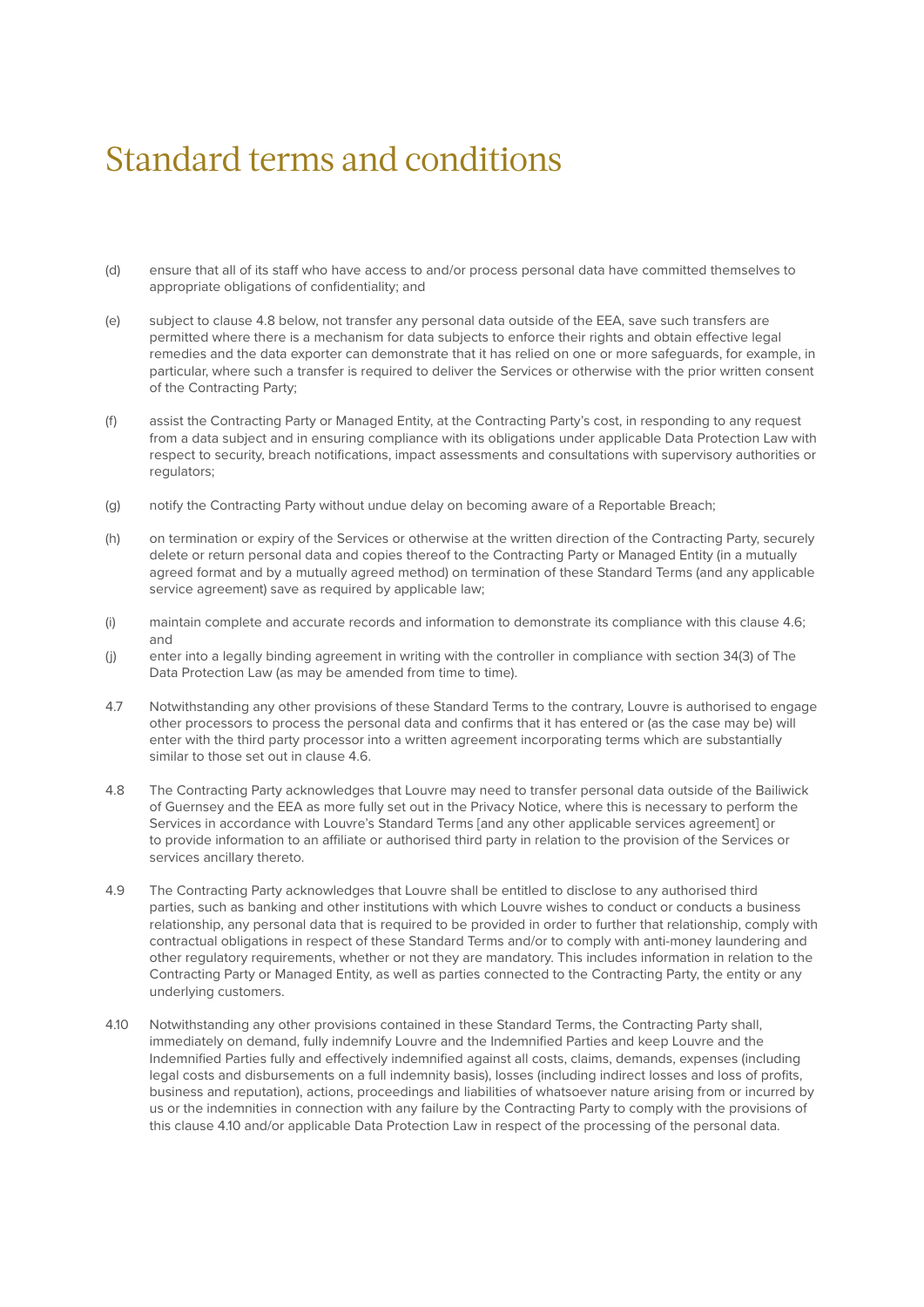#### **5. Contracting Party warranties**

- 5.1 The Contracting Party agrees and expressly warrants:
- (a) that any instructions or requests given to Louvre, if complied with, will not cause Louvre to infringe any applicable Law or the rules or regulations of any applicable regulatory or governmental authority;
- (b) that all information supplied by or on behalf of or with the knowledge of the Contracting Party to Louvre in connection with the Contracting Party, the Managed Entity and the Services before the date hereof and afterwards is and will be accurate and disclose a fair and true picture of the facts to which it relates (to an appropriate extent);
- (c) that all disclosures concerning the structure being established, if any, required by law will be made;
- (d) that neither the Contracting Party's assets nor any assets to be settled in to the Managed Entity (as applicable) represent the proceeds of any crime nor relate to the funding of terrorism;
- (e) not to sell, exchange or pledge or in any other way dispose of his interest in the Managed Entity without first giving Louvre sixty (60) days prior written notice;
- (f) that the Contracting Party is and will be able to meet its outgoings and expenses to third parties as they fall due, is solvent at the date hereof and, notwithstanding the establishment of the Managed Entity, is able to meet its liabilities to existing, actual and contingent personal creditors;
- (g) that all assets transferred to the Managed Entity or to be held by Louvre as an asset of a Managed Entity are unencumbered property unless otherwise disclosed to and agreed by Louvre in writing; and
- (h) that it shall advise Louvre in a timely manner of all changes in address, residence, citizenship, profession or business activity of the Contracting Party and any beneficiaries of a trust (which is the Managed Entity) or beneficial owners of a company (which is the Managed Entity) or of any other changes of which Louvre should be aware to enable Louvre to comply with any applicable Law.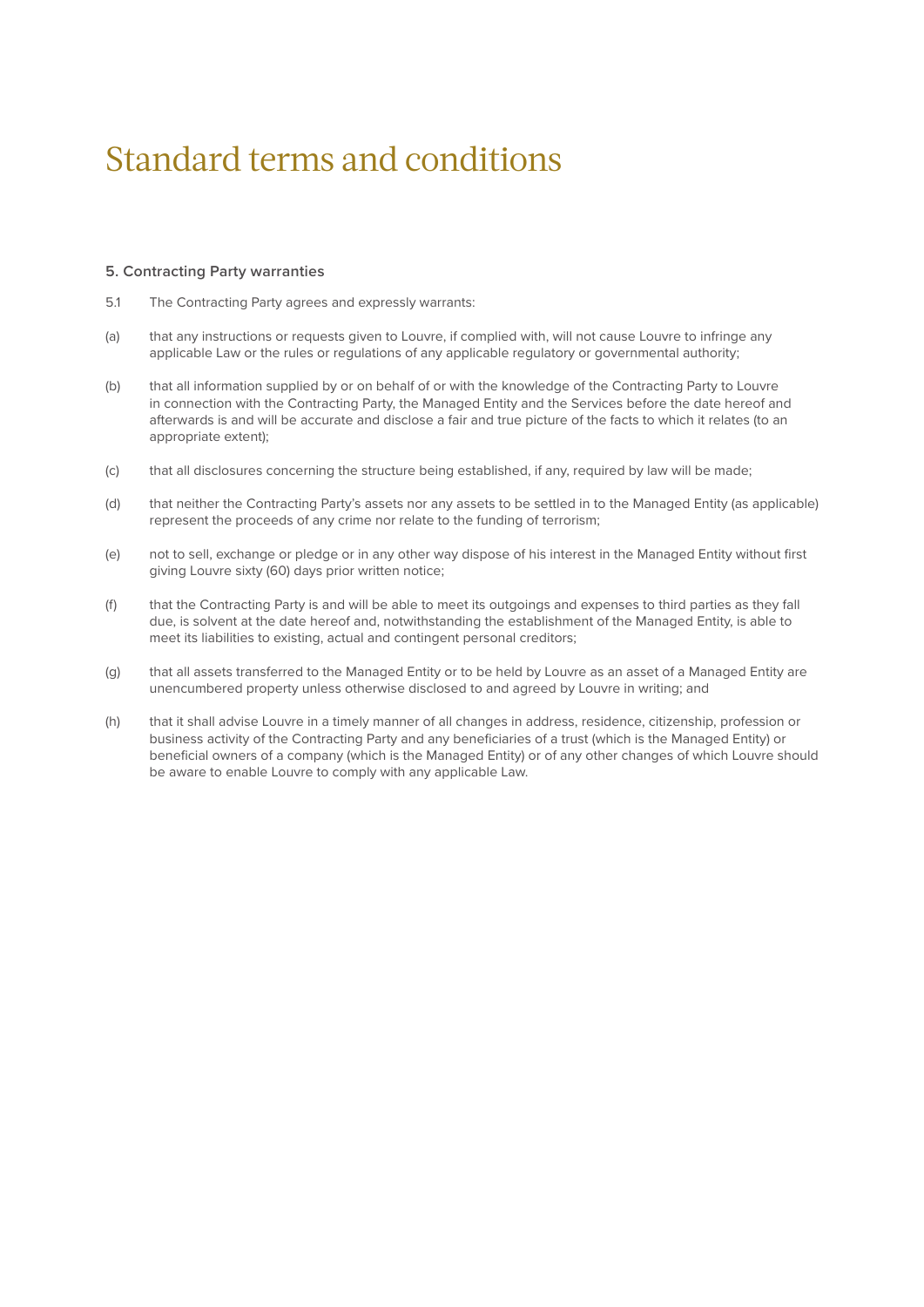#### **6. Indemnities**

- 6.1 Where Louvre provides Services, the Contracting Party, his/her heirs and/or successors or administrators shall be liable to Louvre not only as guarantor but also as principal for:
- (a) the fees charged by Louvre for the Services; and
- (b) all disbursements and out of pocket expenses incurred by Louvre in performing the Services, including but not limited to all statutory, filing, tax, agency, ancillary and other fees incurred by or in relation to the Managed Entity
- (c) all cost incurred in the recovery of fees and disbursements for Services including legal costs or the costs of liquidating assets of a Managed Entity to meet those fees and disbursements
- (d) the costs and charges of any debt collection agency engaged by Louvre in the pursuit of fees and disbursements invoiced in accordance with 6.1 (a) and (b) above and shall indemnify Louvre for and in respect of the fees, disbursements and debt collection agency costs in the event that such fees cannot be met from the assets of the Managed Entity.
- 6.2 The Contracting Party agrees that in addition to any lien or right of security conferred by applicable Law Louvre shall have a lien over all assets, records and papers of the Managed Entity (including the Foundation Documentation and the Trust Documentation) or relating to the trust and in the possession of Louvre and Louvre's agents whilst any amount due (from fees or otherwise) remains unpaid to Louvre.
- 6.3 Louvre shall not be obliged to incur any expense due to any third party or commence any legal action on behalf of the Contracting Party or the Managed Entity unless fully indemnified in a form and amount satisfactory to Louvre for such expenses and other costs and liabilities.
- 6.4 The Contracting Party hereby covenants with Louvre, and as a separate covenant with Louvre as trustee for the Indemnified Parties, at all times fully and effectually that it will indemnify and save harmless each corporate entity which forms part of Louvre and each of the Indemnified Parties against any and all Liabilities whatsoever for or in respect of which Louvre or the Indemnified Party may be or become liable:
- (a) in connection with the performance of the Services save that such indemnity shall not extend to acts or omission amounting to fraud, wilful misconduct or gross negligence on the part of Louvre or the Indemnified Party;
- (b) in connection with any loss of profit or other adverse consequence sustained by the Contracting Party or the Managed Entity, the assets of the Contracting Party or the Managed Entity or the Contracting Party or the Managed Entity arising in the situations contemplated in clause 6.5 below; and
- (c) howsoever arising as a result, whether directly or indirectly, of Louvre accepting in good faith instructions or requests given by letter, telephone, telex, facsimile, e-mail or any other means of communication whether or not authenticated or confirmed in writing.
- 6.5 Louvre shall not be liable for loss or loss of profit or other adverse consequences sustained by the Contracting Party, the Managed Entity, the assets of the Managed Entity or the Contracting Party arising out of:
- (a) the holding or sale of any investment by the Managed Entity or any action taken as a result of an Insolvency Event; or
- (b) the holding or sale of any investment which forms or formed an asset of the Managed Entity;
- (c) failure to act, error of judgement, oversight or mistake in Law on the part of Louvre or any duly appointed advisor or agent of Louvre providing the Services save where such loss or adverse consequence arises as a result of fraud, wilful misconduct or gross negligence on the part of Louvre.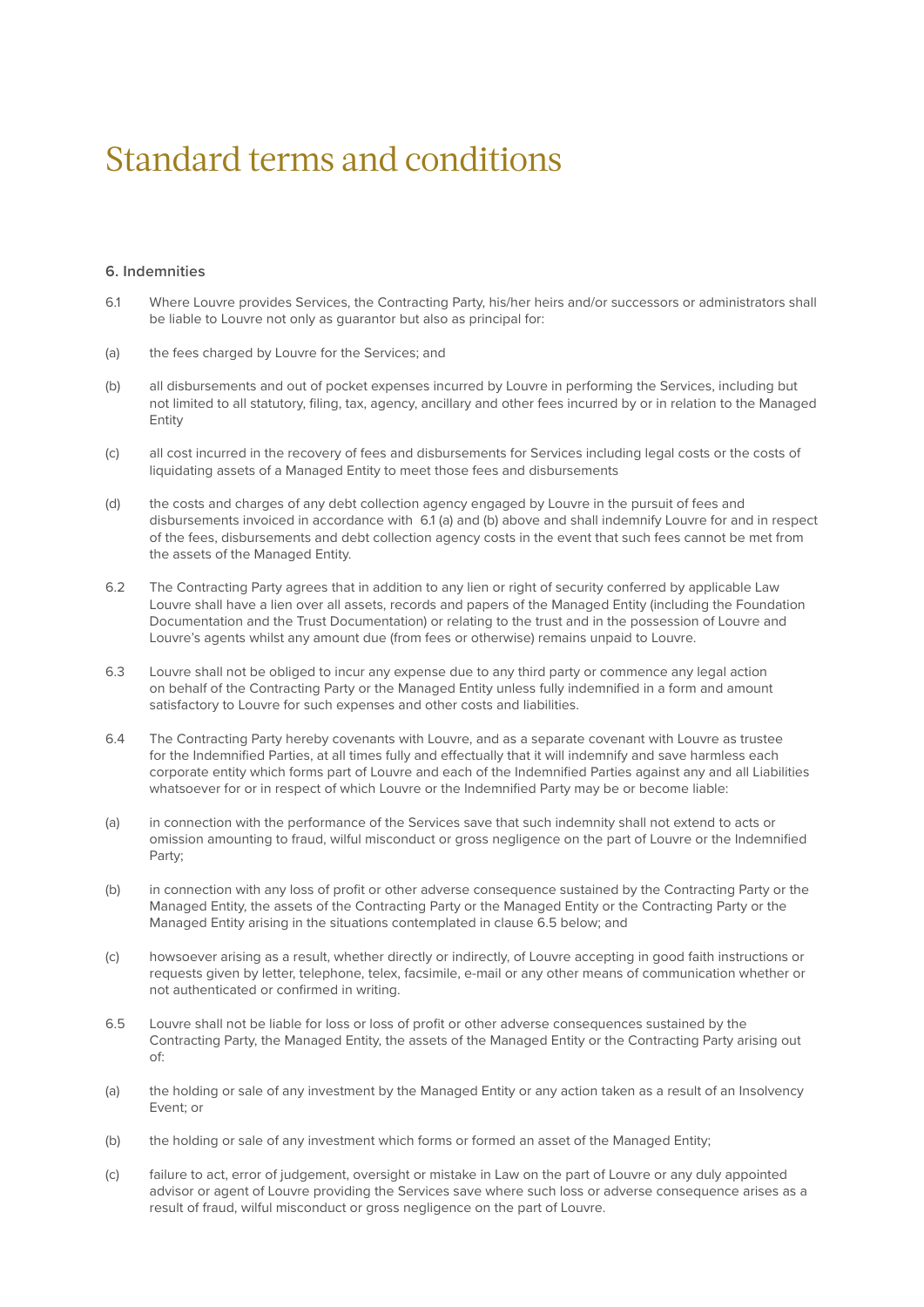- 6.6 With regard to telephone, telex, facsimile, e-mail (whether encrypted or unencrypted) or other instructions or requests not in writing Louvre shall be entitled to rely on such instructions or requests acted upon in good faith and the indemnity provided to Louvre under this clause 6 shall cover any error or discrepancy arising therefrom including any conflict between Louvre's interpretation of such instructions or requests and any subsequent confirmation in writing.
- 6.7 The Contracting Party shall, through the Managed Entity or otherwise, bear any loss or damage which results from the reliance by Louvre upon any false, contradictory, forged or otherwise legally deficient advice, recommendation or request for action apparently from the Contracting Party or apparently from any person nominated by the Contracting Party as referred to above.
- 6.8 The indemnities in this clause 6 are in addition to the indemnities contained (where the Managed Entity is a trust) within the Trust Documentation or (in the case of a Managed Entity other than a trust) in the memorandum and articles of association, charter, articles, limited partnership agreement or other constitutional documents or (in all cases) given by a third party (including but not limited to the beneficiaries, beneficial owners, shareholders, directors or council members of the Managed Entity).
- 6.9 Where Louvre considers that the indemnities provided under these Standard Terms are insufficient and requests further indemnities or security from:
- (a) the Contracting Party, then the Contracting Party shall negotiate with Louvre in good faith with the intent that Louvre shall either be provided with such indemnities or other security as Louvre requires or that Louvre be satisfied that such additional indemnity or security is not required; or
- (b) any other person (including, for the avoidance of doubt but not limited to, a corporate person) then the Contracting Party will use its best endeavours to obtain such indemnities or security as Louvre reasonably requires from such third party.
- (c) until such further indemnities are given, security is provided or Louvre is satisfied that such further indemnities or security is not needed Louvre shall not be required to perform any of the Services if, in its absolute discretion, it considers such performance exposes it to Liabilities against which is it not sufficiently indemnified.
- 6.10 Where the Contracting Party is comprised of two or more persons then the liability of such persons shall be joint and several with the other(s) meaning that if there is a default by the Contracting Party meeting its obligations under these Standard Terms then each person comprising the Contracting Party will be liable to the full extent of the Contracting Party's liability.
- 6.11 Louvre shall not be responsible for the loss of or damage to the Contracting Party, the Managed Entity or any other party or property in the possession of such party or for any failure to fulfil its duties hereunder if such loss, damage or failure is caused by or directly or indirectly due to war damage, enemy action, the act of any government or other competent authority, riot, civil commotion, rebellion, storm, tempest, accident, fire lockout, strike or other cause whether similar or not beyond the control of such party provided that Louvre shall use all reasonable efforts to minimise the effects of the same.
- 6.12 The provisions of this clause 6 shall remain in full force and effect notwithstanding the termination of the Services and shall continue in full force and effect for the benefit of Louvre and any Indemnified Party notwithstanding that the Indemnified Party is no longer an officer, employee of or person appointed by Louvre.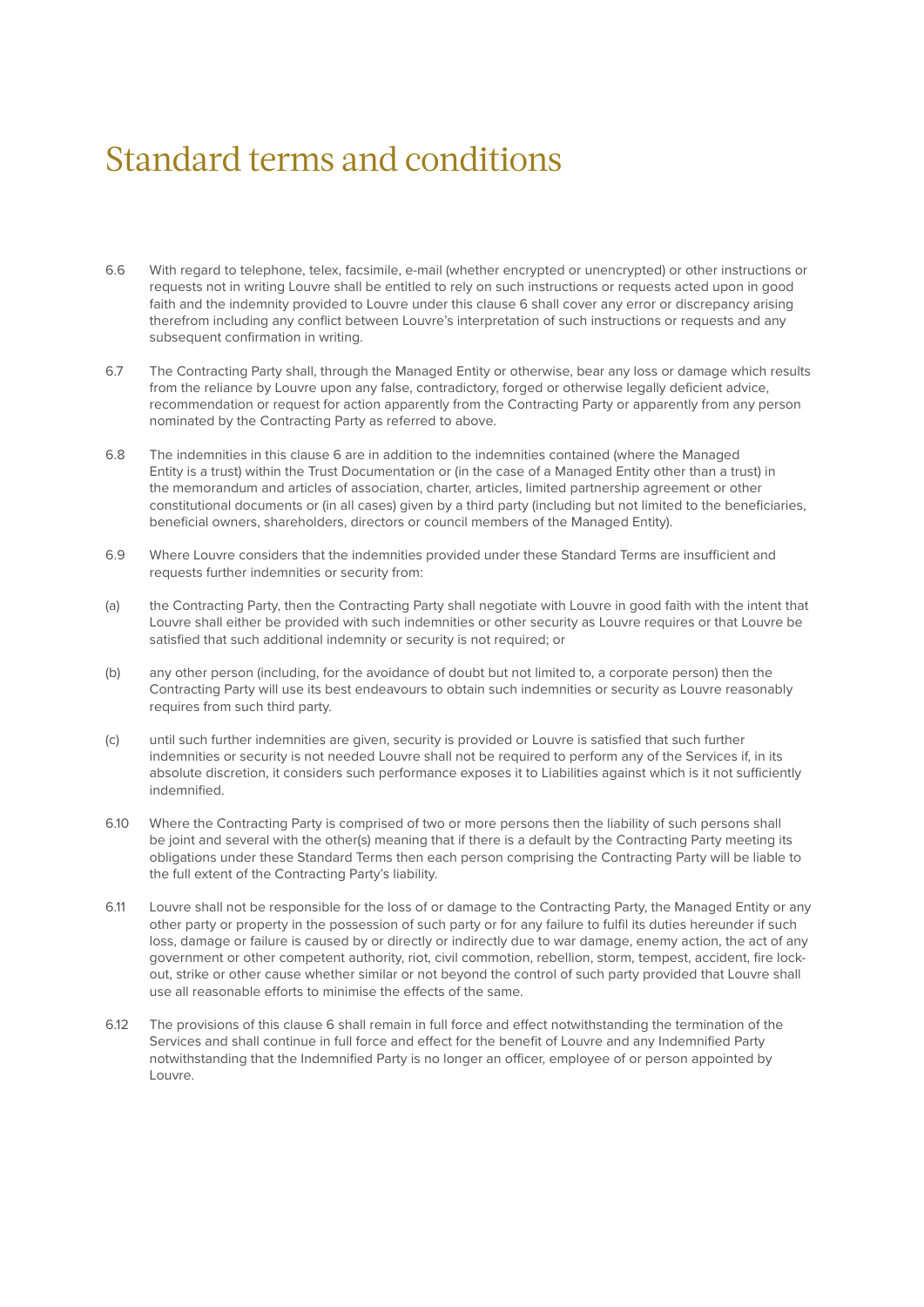#### **7. Remuneration**

- 7.1 The Contracting Party shall pay fees to Louvre for the Services in accordance with;
- (a) Louvre's published scale of fees (with Louvre having the power to vary its charges in accordance with any new scale of fees in force from time to time); or
- (b) such other scale and/or terms as have been agreed between the Parties.
- 7.2 The Contracting Party shall ensure that Louvre is reimbursed for all disbursements, debt collection agents costs and out of pocket expenses incurred by Louvre on behalf of the Managed Entity, the Contracting Party, in performing the Services or in pursuit of unpaid fees and disbursements.
- 7.3 Where Louvre is providing Corporate Services to a foundation or Trust Services it shall, to the extent permitted by the Foundation Documentation or the Trust Documentation and applicable Law, be remunerated or reimbursed out of the assets of the foundation or trust without the prior consent of the Contracting Party.
- 7.4 It is intended that Louvre's remuneration and the reimbursement under this clause 7 shall be paid by or on behalf of the Managed Entity or from the assets of the Managed Entity (subject to the limitation noted in clause 7.3 above). If this is not possible, not forthcoming or if there is a shortfall then the Contracting Party shall pay such outstanding amount of remuneration and reimbursement not only as guarantor but as principal in accordance with clause 7.2 above.
- 7.5 The Contracting Party waives any and all rights it may have under the droit de division and the droit de discussion (being customary Guernsey Law rights) in respect of payments due under these Standard Terms.
- 7.6 If any invoice rendered by Louvre is not paid within one month of issue then Louvre shall have the right to charge interest upon the monies outstanding at 5% per annum, charged monthly. Such interest shall be simple interest and shall not be compounded.
- 7.7 Louvre shall be entitled to be paid by the Contracting Party or the Managed Entity in connection with transactions other than the provision of the Services. Louvre is entitled to retain any brokerage or commission received in respect of any transaction;
- (a) to which the Managed Entity is a party; or
- (b) to be entered into on behalf of the Managed Entity.
- 7.8 Furthermore Louvre shall be entitled to its normal profit in respect of any services or transactions, which do not form part of the Services, carried out for the Contracting Party or the Managed Entity.
- 7.9 If any amounts (fees, duties, charges or otherwise) payable under these Standard Terms are not paid within two months of becoming due then Louvre shall not be under any further obligation, except as required by Law, to provide the Services or to keep the Managed Entity in good standing.
- 7.10 In the absence of manifest error the amounts set out in Louvre's invoice as being due to Louvre under these Standard Terms shall be conclusive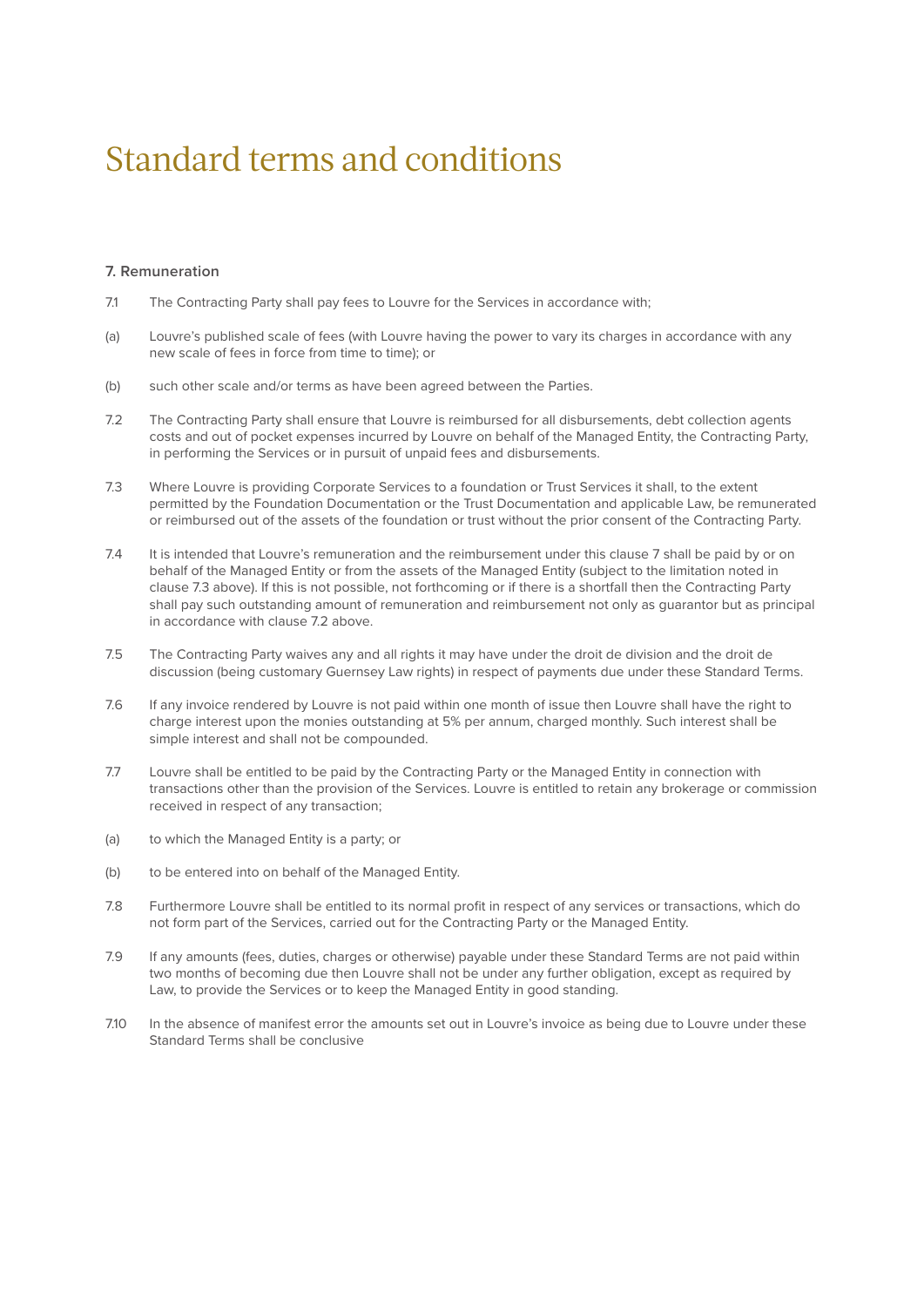#### **8. Legal and taxation matters**

- 8.1 The Contracting Party acknowledges that it has been advised by Louvre to take independent legal and taxation advice:
- (a) prior to accepting these Standard Terms; and
- (b) in relation to the Managed Entity and any larger structure generally; and that it has taken such advice or has declined to do so but has carefully read and considered these Standard Terms (and any documentation of the Managed Entity including, if applicable, any Trust Documentation or Foundation Documentation whether in draft or executed form) including in particular the terms of the indemnities contained in these Standard Terms and, if applicable, any Trust Documentation or Foundation Documentation (whether in draft or executed form). The Contracting Party shall continue to acquaint itself with any legal or tax obligations it may continue to have during the time that the Services are provided under these Standard Terms
- 8.2 The Contracting Party confirms that it has not been provided with any legal or taxation advice in relation to the Managed Entity by Louvre or its agents.
- 8.3 Louvre does not offer legal or tax advice and at all times the Contracting Party and the Managed Entity (and beneficiaries, beneficial owners, council members or officers thereof) must rely on their own legal and tax advice.
- 8.4 If Louvre draws to the attention of the Contracting Party or the Managed Entity (or the beneficiaries, beneficial owners, council members or officers thereof) that a course of action or refraining from a course of action may or may not have tax or legal implications then such communication by Louvre shall not be considered tax or legal advice and shall not be relied upon by the recipient of such communication. The recipient shall obtain such other tax advice as it considers necessary in these circumstances.
- 8.5 Louvre accepts no liability whatsoever for the tax consequences of actions it takes in respect of the Managed Entity and the provision of the Services.
- 8.6 Upon:
- (a) any change in circumstances of the Contracting Party or the beneficiaries, beneficial owners, council members or officers of the Managed Entity;
- (b) distributions from the trust being effected; or
- (c) other activities being undertaken with resulting tax or adverse legal implications;

the Contracting Party shall (if Contracting Party deems it necessary) instruct Louvre on making any necessary reporting and undertaking all other actions in order to comply with the requirements of any applicable Law or any relevant tax, regulatory or governmental authorities. Louvre will not be responsible for any compliance with reporting or filing requirements (whether for tax purposes or otherwise) in relation to the Managed Entity other than where Louvre has a statutory obligation or has expressly agreed to do so in writing.

8.7 The Contracting Party warrants that it has met and will continue to meet all tax liabilities, disclosure requirements , and any other tax obligations as required on the part of the Contracting Party and in relation to the Managed Entity and shall indemnify Louvre against all liabilities, costs, expenses, damages and losses (including but not limited to any direct, indirect or consequential losses, loss of profit, loss of reputation and all interest, penalties and legal costs (calculated on a full indemnity basis) and all other professional costs and expenses) suffered or incurred by Louvre arising out of or in connection with any breach of the warranty in this clause 8.7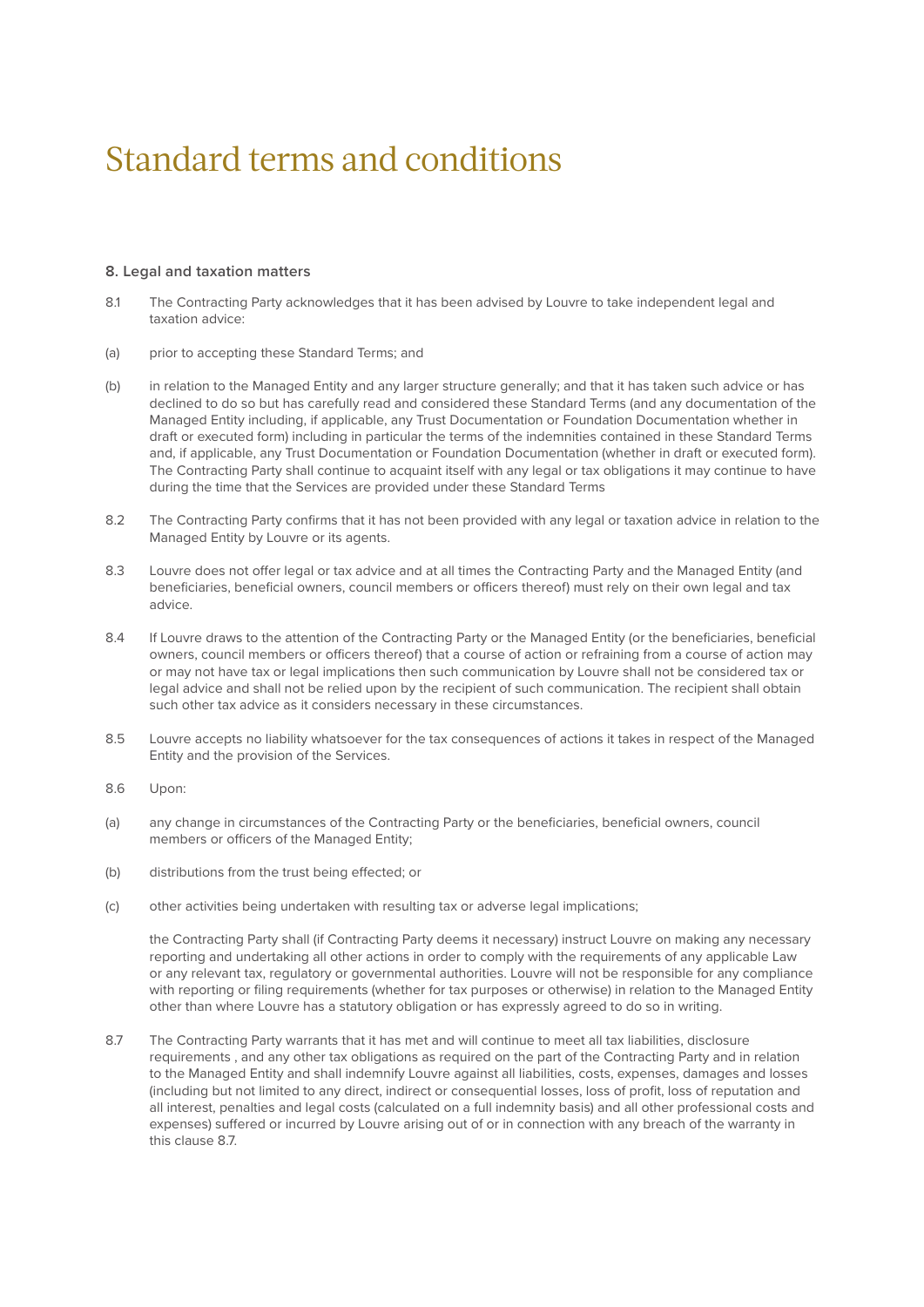8.8 The Louvre Operating Companies are authorised to carry on by way of business all fiduciary activities as are offered by each Louvre Operating Company and where necessary are regulated under any Law in place in the relevant jurisdiction.

Louvre Trust (Guernsey) Limited and its subsidiaries are regulated by The Guernsey Financial Services Commission.

The Louvre Operating Companies are obliged to comply with the terms of any applicable Laws and Regulations, ancillary legislation and certain codes of practice. Additionally, Louvre is obliged to comply with other Law requirements including anti-money laundering legislation, proceeds of crime legislation and financing of terrorism legislation. At no time in the course of providing the Services shall Louvre or any officer or employee of Louvre be required to act or refrain from acting in such a matter as to breach the requirements of any applicable Law (including but not limited to those referred to in the preceding sentence) or take any actions which might jeopardise any license held by Louvre.

#### **9. Termination**

- 9.1 This agreement shall continue in force until terminated:
- (a) by either party giving to the other not less than thirty (30) days' notice in writing; or
- (b) immediately upon an Event of Default.
- 9.2 Upon termination of this agreement for any reason:
- (a) the Contracting Party shall immediately pay to Louvre all of the Contracting Party's outstanding unpaid invoices and interest and, in respect of Services supplied but for which no invoice has been submitted, Louvre may submit an invoice, which shall be payable immediately on receipt;
- (b) the Contracting Party shall immediately pay to Louvre a fee in respect of the termination of the relationship. Louvre may submit an invoice, which shall be payable immediately on receipt.
- (c) where the Corporate Services includes the provision of a director or a company secretary Louvre will promptly take all steps necessary to effect the resignation of such director or company secretary (such resignation to be effective contemporaneously with the cessation of the provision of Corporate Services) in accordance with the constitutional documents of the company and applicable Law;
- (d) upon cessation of the provision of the Corporate Services and subject to the terms hereof and provided it is not prohibited from doing so by applicable Law Louvre shall deliver to the Contracting Party or to such other party as the Contracting Party instructs the records of the Managed Entity held by Louvre and its agents, provided that Louvre shall be entitled to keep copies at the expense of the Contracting Party of such of the records as Louvre wishes or as Louvre is obliged to keep by applicable Law;
- (e) where Louvre provides either Corporate Services to a foundation or Trust Services then these Standard Terms shall cease (in relation to the provision of those Services), except as elsewhere provided, upon Louvre ceasing to provide such Services, subject always to the terms of the Trust Documentation or Foundation Documentation and applicable Law.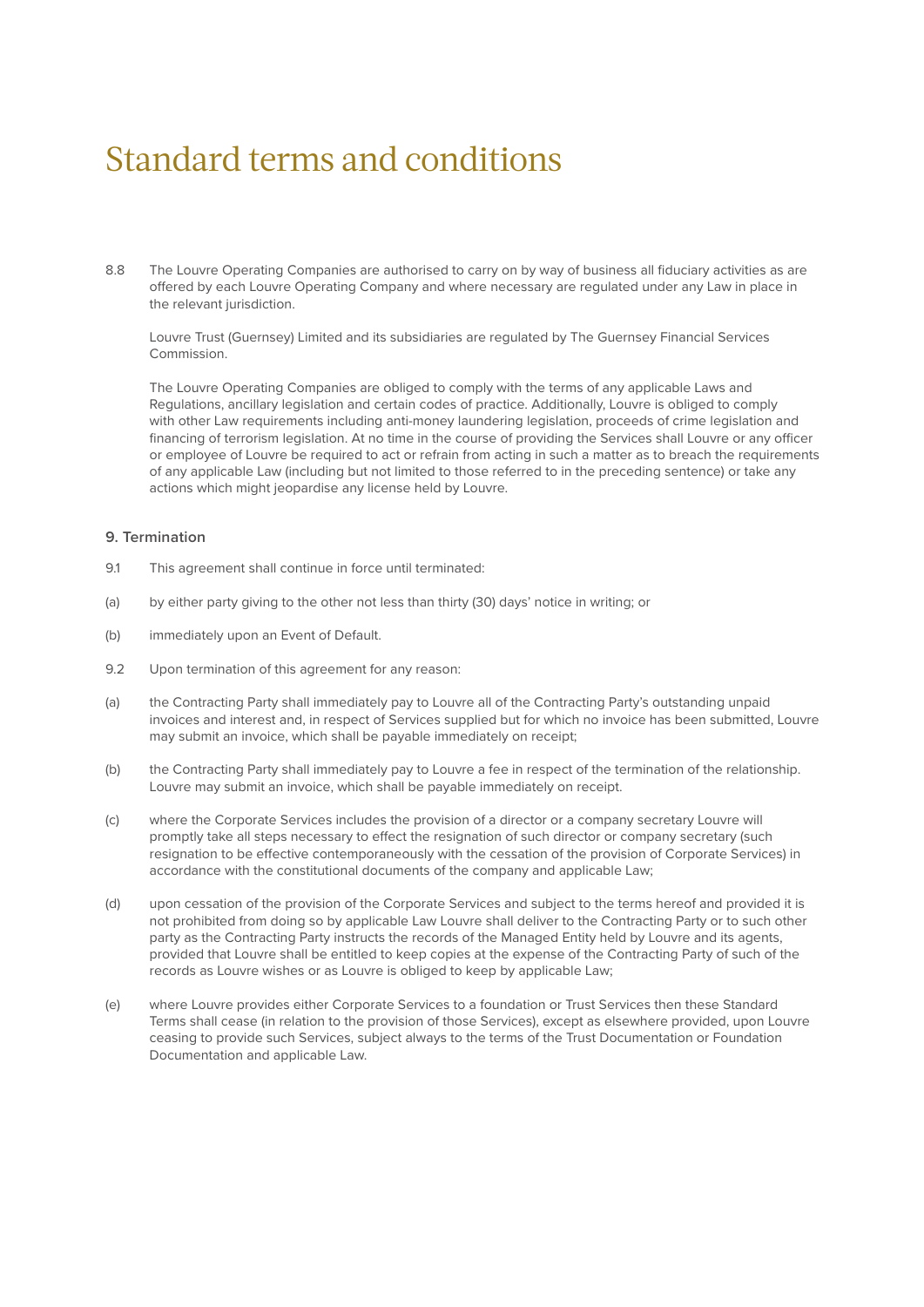- 9.3 Upon the termination of Louvre's involvement in the affairs of the Managed Entity:
- (a) Louvre may arrange payment of any amounts due to it from the assets of the Managed Entity, or otherwise exercise a right of lien over such assets, notwithstanding that it may have been the practice of the Contracting Party to meet such fees and expenses;
- (b) Louvre shall cause its officers, employees and appointees to resign from all positions of the Managed Entity;
- (c) where the Managed Entity is other than a trust or foundation, Louvre shall be entitled to transfer or procure the transfer of the Managed Entity into the sole name of the Contracting Party and thereupon Louvre shall be under no further obligation to provide management or administrative services to the Managed Entity or to maintain the same in good standing; and the Contracting Party shall be responsible for providing replacement directors and officers who are eligible to act.
- (d) where the Managed Entity is a trust or foundation, the Contracting Party shall find a replacement acceptable to Louvre where Louvre acts as trustee, protector, council member or adviser. Should the Contracting Party fail to provide such replacement then Louvre may find such a replacement and, on behalf of the Contracting Party enter into agreement with such replacement as to the provision of the Services and payment therefore.
- 9.4 Subject to the terms of the relevant Trust Documentation or Foundation Documentation Louvre shall be entitled to, and where appropriate the Contracting Party shall procure without delay, an express indemnity from the continuing and/or new trustees, directors, council members or administrators in a form acceptable to Louvre against all fiscal liabilities and all other liabilities whatsoever for which Louvre may be or become liable as provider of, or in connection with the provision of, the Services to the Managed Entity.
- 9.5 These Standard Terms shall remain in force, subject to the foregoing provisions or unless modified in writing by the Parties hereto, notwithstanding the voluntary liquidation, termination or dissolution of any of the Parties or Contracting Parties.

#### **10. Miscellaneous provisions**

- 10.1 No failure on the part of any Party to exercise, and no delay in its part in exercising, any right or remedy under these Standard Terms will operate as a waiver thereof, nor will any single or partial exercise of any right or remedy preclude any other or further exercise thereof or the exercise of any other right or remedy.
- 10.2 The rights and remedies provided in these Standard Terms are cumulative and not exclusive of any rights or remedies provided by Law or otherwise.
- 10.3 Any provision of these Standard Terms which is held invalid or unenforceable in any jurisdiction shall be ineffective to the extent of such invalidity or unenforceability without invalidating or rendering unenforceable the remaining provisions hereof, and any such invalidity or unenforceability shall not invalidate or render unenforceable such provisions in any other jurisdiction.
- 10.4 None of the Parties shall do or commit any act, matter or thing which would or might bring into disrepute in any manner the business or reputation of the other Party.
- 10.5 Notwithstanding any other provision of these Standard Terms, at no time shall Louvre be required by the Contracting Party or the Managed Entity in connection with the provision of the Services to break any applicable Law or direction from any regulatory, statutory or governmental authority
- 10.6 Where any of the obligations of Louvre under these Standard Terms require a license from an applicable regulator in order for Louvre to lawfully fulfil those obligations then such obligations shall be binding on and may be fulfilled by only those members of Louvre who hold the requisite license.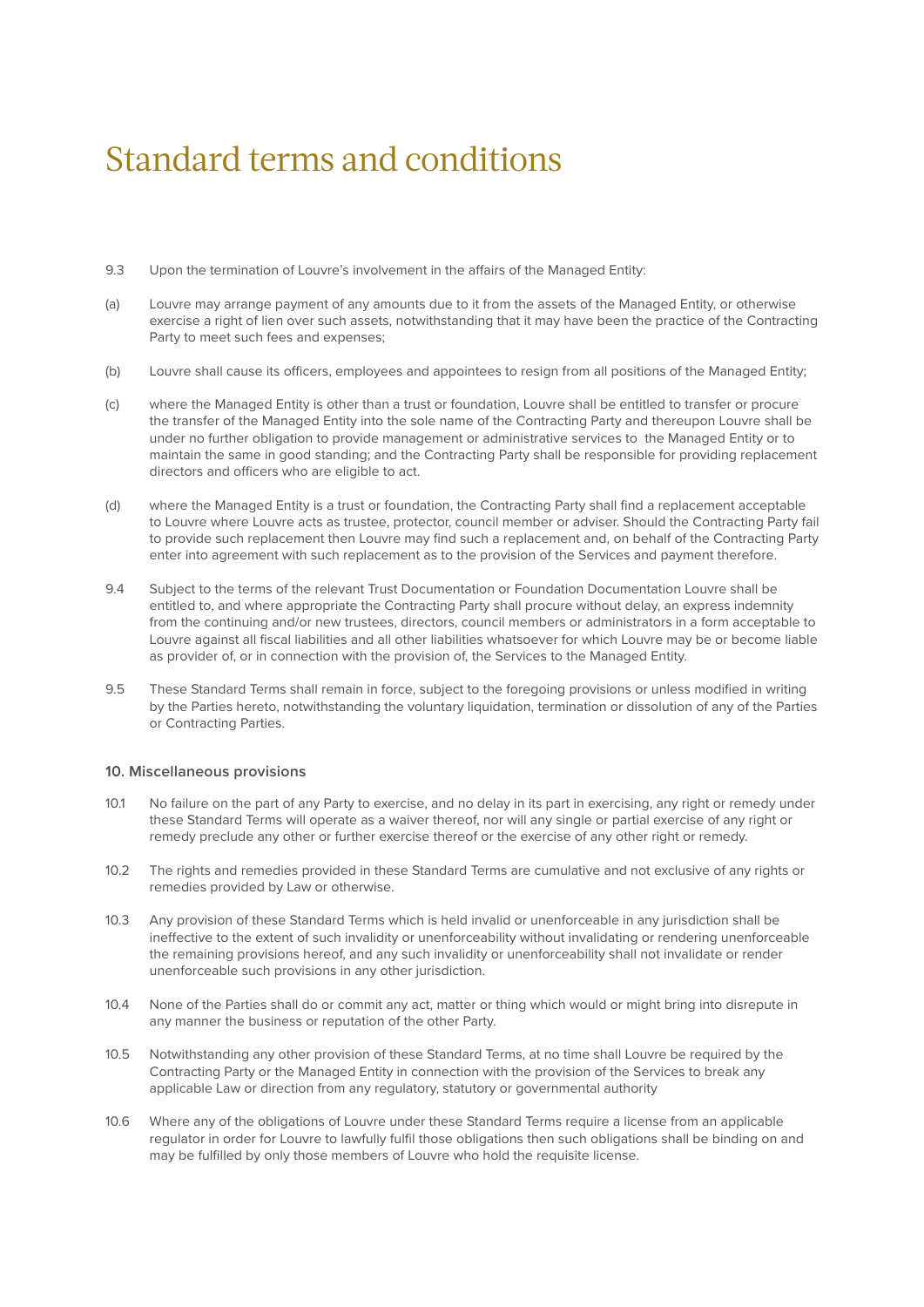- 10.7 The Contracting Party may not assign its rights or obligation under these Standard Terms without the written consent of Louvre who may in its absolute discretion withhold such consent. Louvre may assign any or all of its rights and obligations under these Standard Terms and need not obtain the consent of the Contracting Party to such assignment.
- 10.8 The Contracting Party acknowledges that Louvre is required by law to behave towards regulators in an open, honest and co-operative manner and is required to make disclosures on the occurrence of certain events.
- 10.9 The Contracting Party further acknowledges that in providing the Services Louvre will have obligations to third parties, including but not limited to beneficiaries of a trust or shareholders of a company. Where Louvre's obligations to such third parties conflict with Louvre's obligations under these Standard Terms then the Parties shall, in good faith and promptly, negotiate to resolve on a course of action. Nothing in these Standard Terms shall be deemed to require Louvre to break its fiduciary and/or corporate governance obligations arising out of the provision of the Services and, in the absence of resolution between the Parties as to the course of action, the fiduciary and/or corporate governance obligations shall prevail over these Standard Terms.
- 10.10 The Contracting Party undertakes to adhere to all Laws, including all anti-money laundering, financing of terrorism and other criminal Laws in all relevant jurisdictions during the time the Services are provided by Louvre.
- 10.11 The Parties hereby acknowledge that these Standard Terms are confidential and that neither Party shall disclose information to any third party about these Standard Terms, the Managed Entity or the Services except as set out in these Standard Terms or as required by applicable Law. Louvre reserves the right to make such disclosure if it is in the commercial interests of Louvre and the Managed Entity. Notwithstanding any provision of these Standard Terms the Parties may disclose these Standard Terms to their professional advisers (including but not limited to their lawyers, accountants and auditors) or to any relevant regulatory authority, law agency or supervisory body.
- 10.12 These Standard Terms may be issued in several languages. In case of discrepancies the English wording shall prevail.
- 10.13 Louvre may in its sole discretion vary the Standard Terms from time to time. Where Louvre varies the Standard Terms during the course of providing the Services it shall use reasonable endeavours to draw the Contracting Party's attention to such variation.
- 10.14 Louvre may, in its sole discretion, take any action in relation to the Managed Entity where it is subject to an Insolvency Event.
- 10.15 The Contracting Party may make a complaint to Louvre, which should be made to your usual point of contact, the Compliance Officer, or a Director of Louvre. Your complaint should be made in writing and will be dealt with in accordance with Louvre's Complaints Policy (which can be provided to you upon request). Should you not be satisfied with the outcome of a complaint, the Channel Islands Financial Ombudsman ("CIFO") may be available to consider your complaint. Contact details for CIFO can be found at www.ci-fo.org/contact/.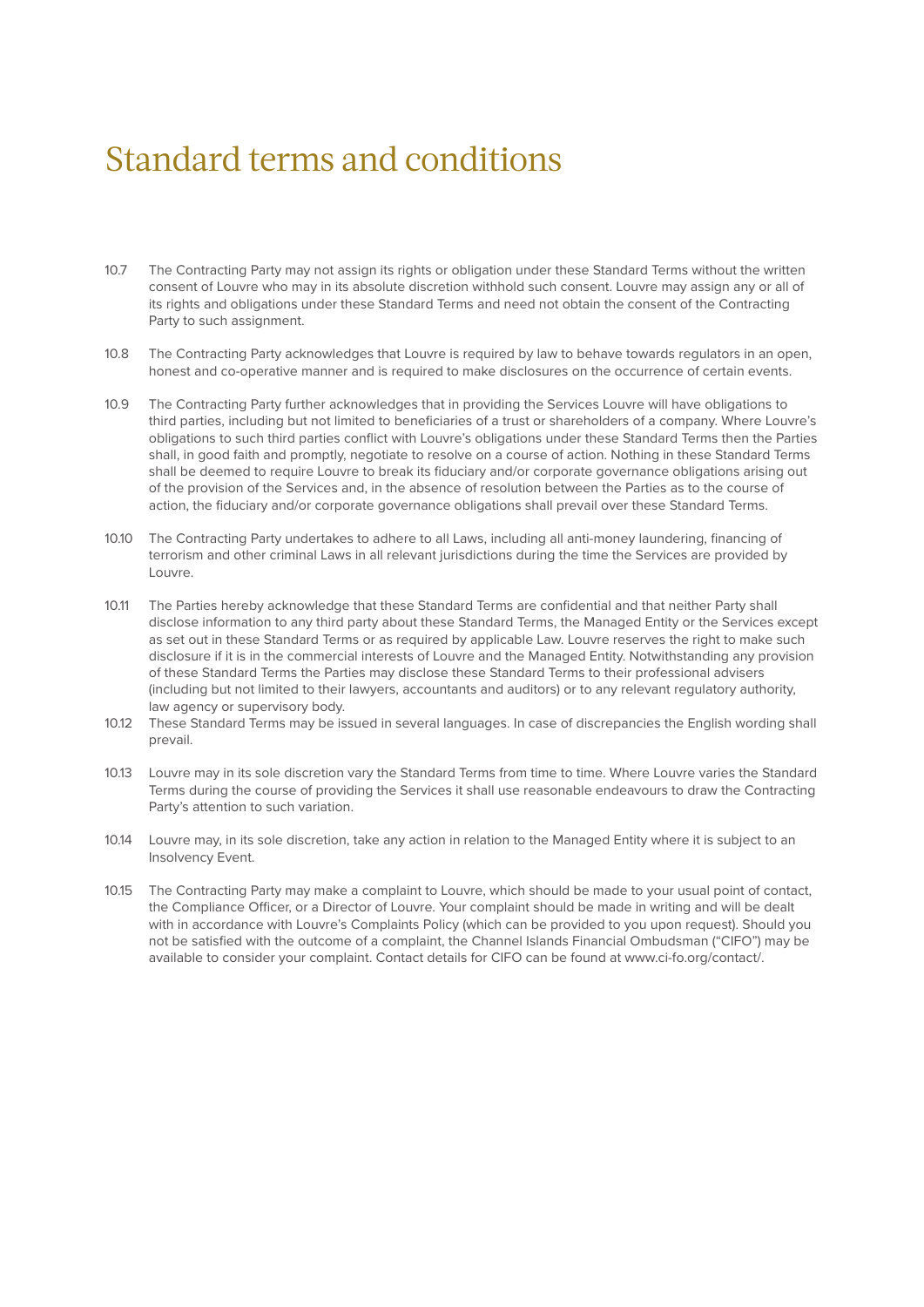#### **11. Notice**

- 11.1 Any communication, notice or other document (including any invoice) to be given under these Standard Terms shall be in writing in English and shall be deemed duly given if signed by the party giving notice and if left or sent by airmail post or by telex, telegram, cable, facsimile transmission, email or other means of telecommunication in permanent written form to the address last notified in accordance with clause 5.1.(h) of the party receiving such notice.
- 11.2 Any such notice or other communication shall be deemed to be given to and received by the addressee:
- (a) at the time the same is left at the address of or handed to a representative of the party to be served;
- (b) where such notice is sent by first class post or other next working day delivery service providing proof of postage or delivery: 3 business days following the date of posting or at the time recorded by the delivery service;
- (c) where such notice is sent by pre-paid airmail, providing proof of postage or delivery: 7 business days following the date of posting or at the time recorded by the delivery service; and
- (d) in the case of a telex, email, telegram, cable, facsimile transmission or other means of telecommunication on the time given in the message receipt or, if such message receipt is given to Louvre outside Louvre's normal hours of business then at the beginning of the next business day when Louvre is open for business.
- 11.3 In proving the giving of a notice it shall be sufficient to prove that the notice was left, or that the envelope containing the notice was properly addressed and posted, or that the applicable means of telecommunication was addressed and despatched and despatch of the transmission was confirmed and/or acknowledged as the case may be.

#### **12. Governing law**

12.1 These standard Terms shall be construed and interpreted in accordance with the Laws of the Island of Guernsey and the parties submit to the non-exclusive jurisdiction of the Courts of the Island of Guernsey. Nothing in this clause shall limit the right of Louvre to take proceedings against the Contracting Party in any other court of competent jurisdiction, nor shall the taking of proceedings in any one or more jurisdictions preclude the taking of proceedings in any other jurisdictions, whether concurrently or not, to the extent permitted by the law of such other jurisdiction.